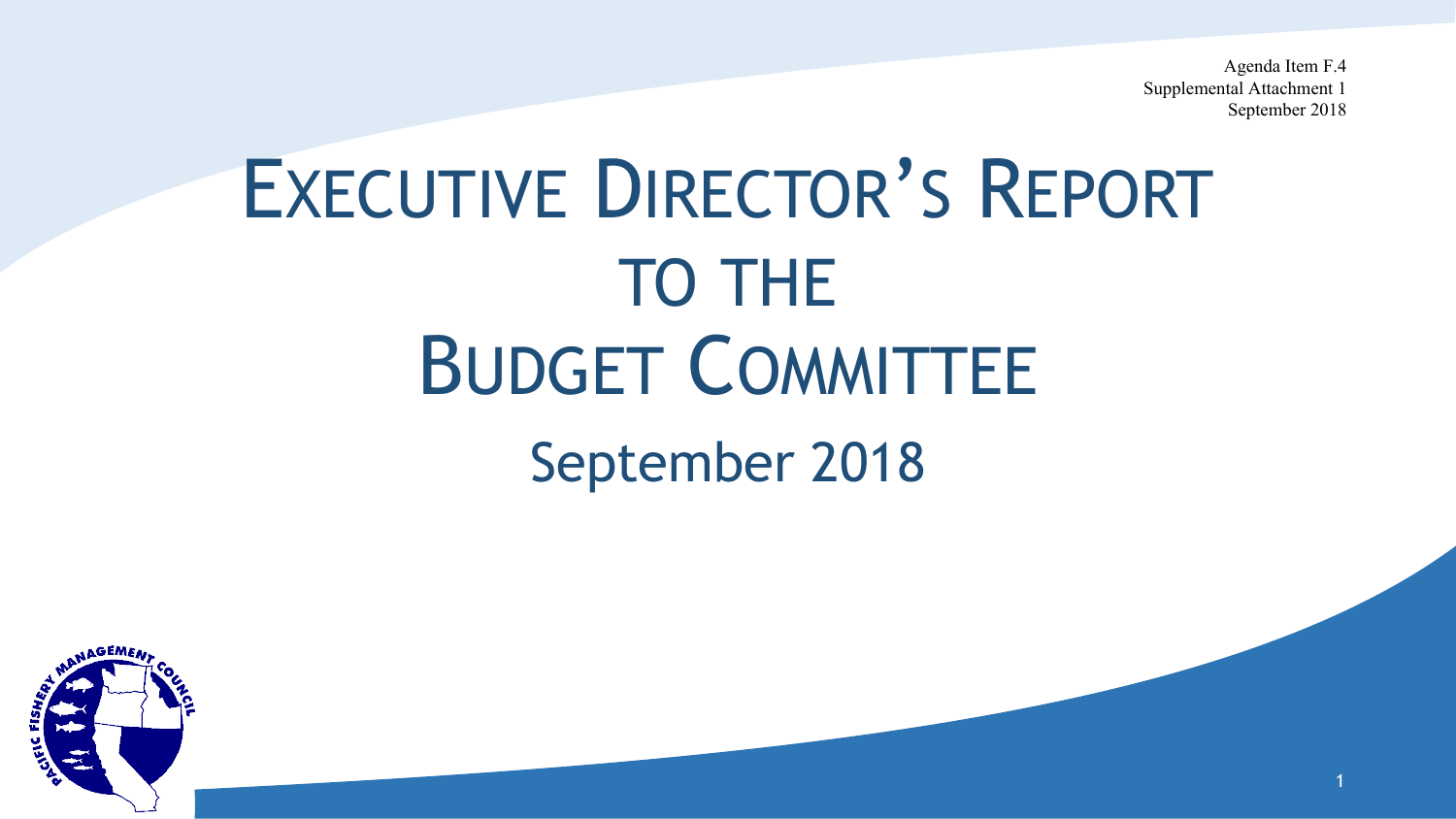## BUDGET COMMITTEE TASKS

At this meeting the Budget Committee needs to:

- Review status of funding and expenditures for 2018
- Consider a preliminary draft 2019 budget
- Recommend priorities for a provisional 2019 budget to be adopted in November\*
- Consider cash flow needs and contingencies for various funding levels
- Begin planning for 2020-2024 Grant application

\* COP 9:Council Staff prepares for consideration by the Budget Committee a proposed preliminary annual budget for Council operations which documents all major aspects of the Council's fiscal affairs and<br>identifies balances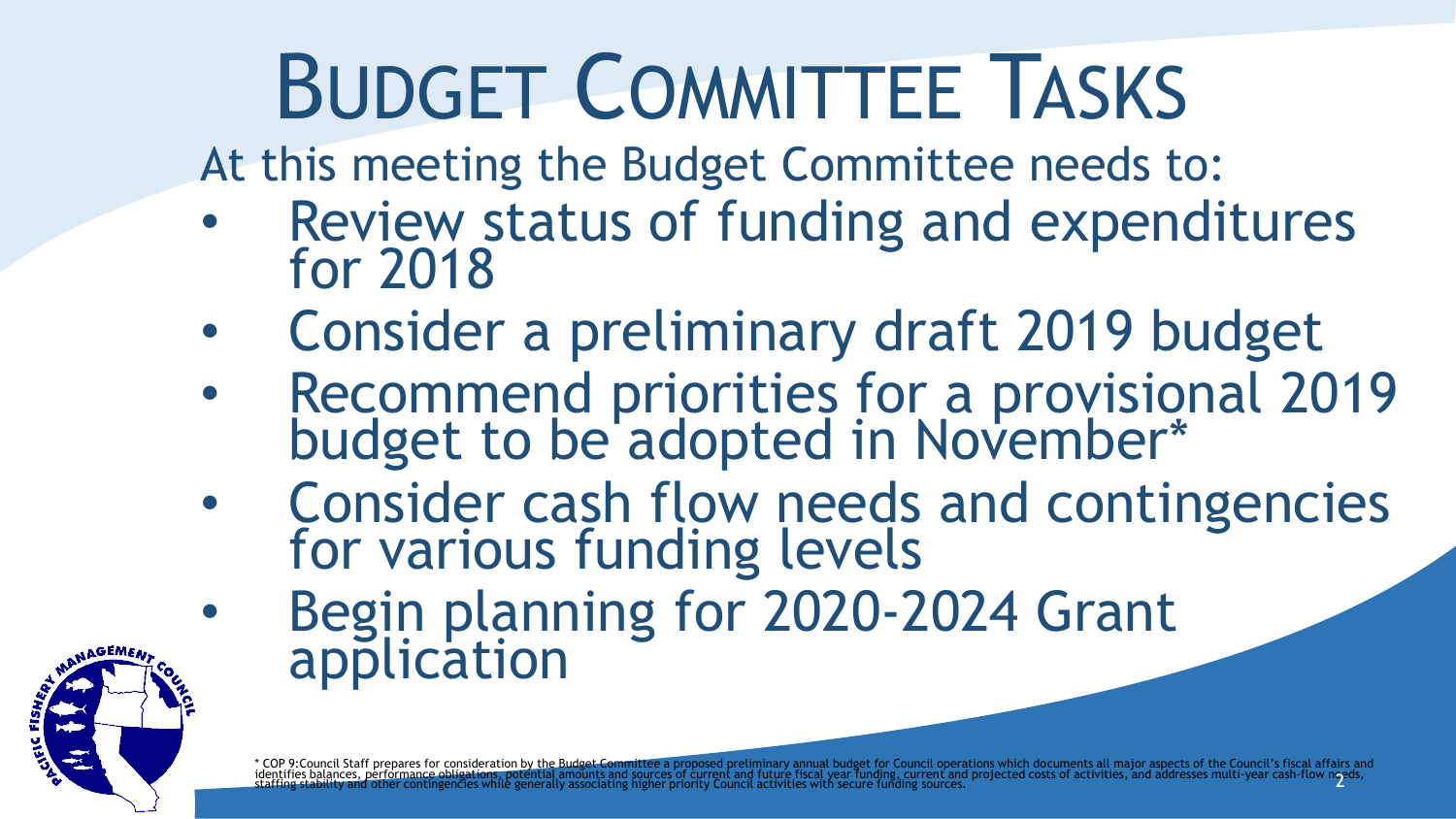#### CY 2018 Funding and Budget Summary **Dollars New CY 2018 Funds** Base and Ongoing Soft Funds: Received (12/12/17) **\$672,173 PPA Base Funds** Received (4/17/18) **\$691,308 PPA Base Funds** Received (5/25/18) 8990,000 PPA Base Funds Received (7/12/18) 81,236,260 PPA Base Funds Received (7/12/18) 8679,877 MPS Funds Received (7/12/18) **Received (7/12/18) S146,750 MPS Funds (New- Regulatory Reform)** Total **\$4,416,368** Designated Supplemental Funding Received or Expected as of August 31 ISC funded travel through SWFSC \$5,000 Received (5/14/18) Fishery Ecosystem Plan Initiatives \$138,472 *addl - \$47K requested for 2019* 2017-2019 5 Year Catch Share Review \$125,000 Received (7/12/18) Status on 2017 Supplemental Funding Received National SCS *Received 125K* 2017-2018 Intersector Quota Pound Trading *Received 125K* 2017-2018 Swordfish Management 2017-2018 2017-2018 Annual Catch Limits Implementation and Flexibility *Received 149K* **2017-2018** Essential Fish Habitat and Rockfish Conservation Area 2017-2018 Received 150K **Subtotal New Funds**  $$4,684,840$ **Remaining Funds from 2017** \$3,232,152 (Including Special Projects/Funds not utilized in prior year.) **Source of Funds or Designated Use <b>Comments Comments** *Received 59K Received 150K*

**Total Funds** (On hand) **\$7,916,992** *No additional funds expected*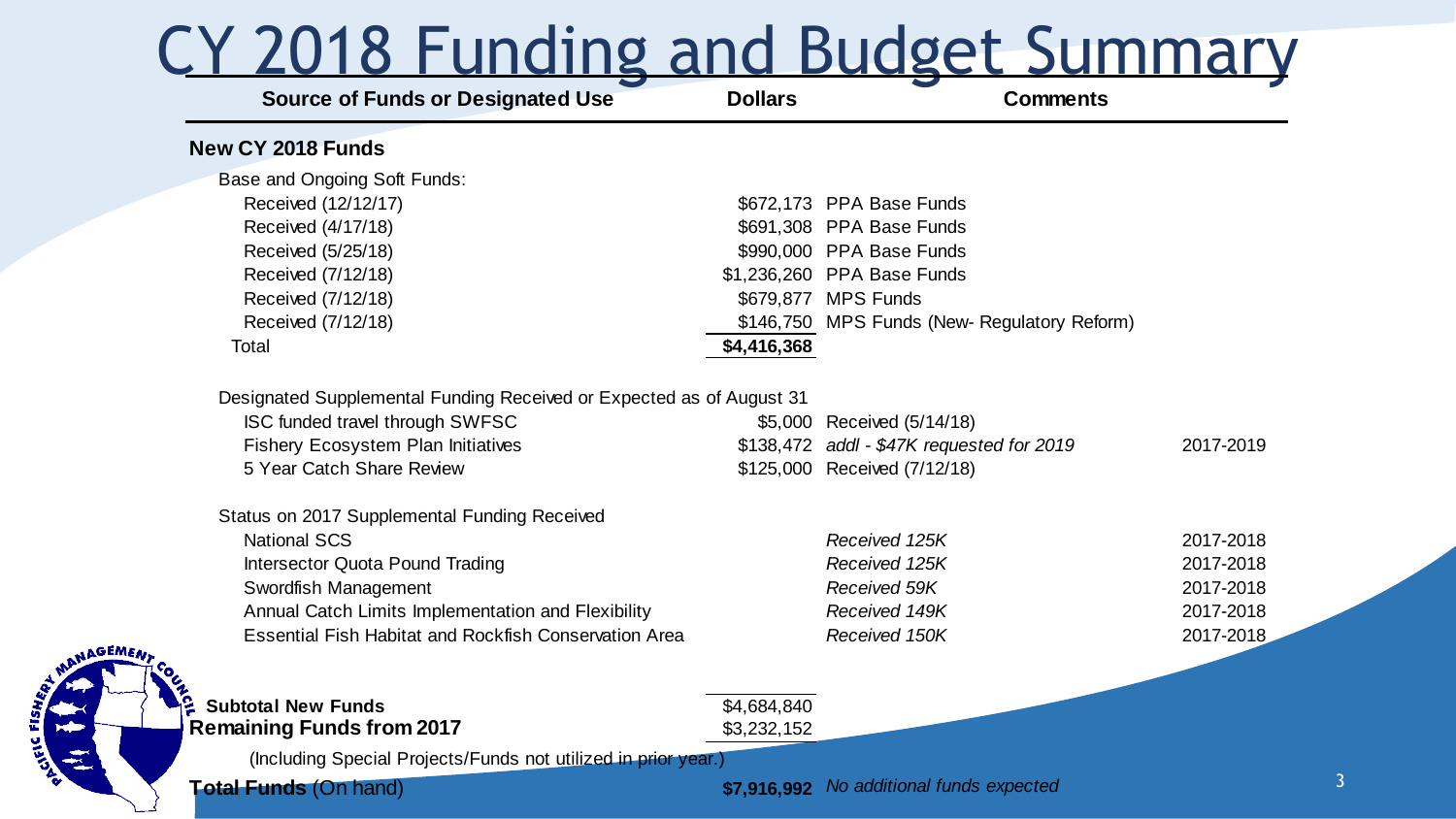### CY 2018 Funding and Budget Summary

#### **CY 2018 OPERATIONAL BUDGET**

| <b>Item</b>                                                   | <b>Dollars</b> | <b>Comments</b>                                  |
|---------------------------------------------------------------|----------------|--------------------------------------------------|
| <b>CY 2018 Operational Budget</b>                             |                | \$4,947,154 Adopted June 2018                    |
| <b>Projected Delayed Spending Account</b><br>at Year End 2018 | \$2,969,837    | Includes funding for projects continuing in 2019 |

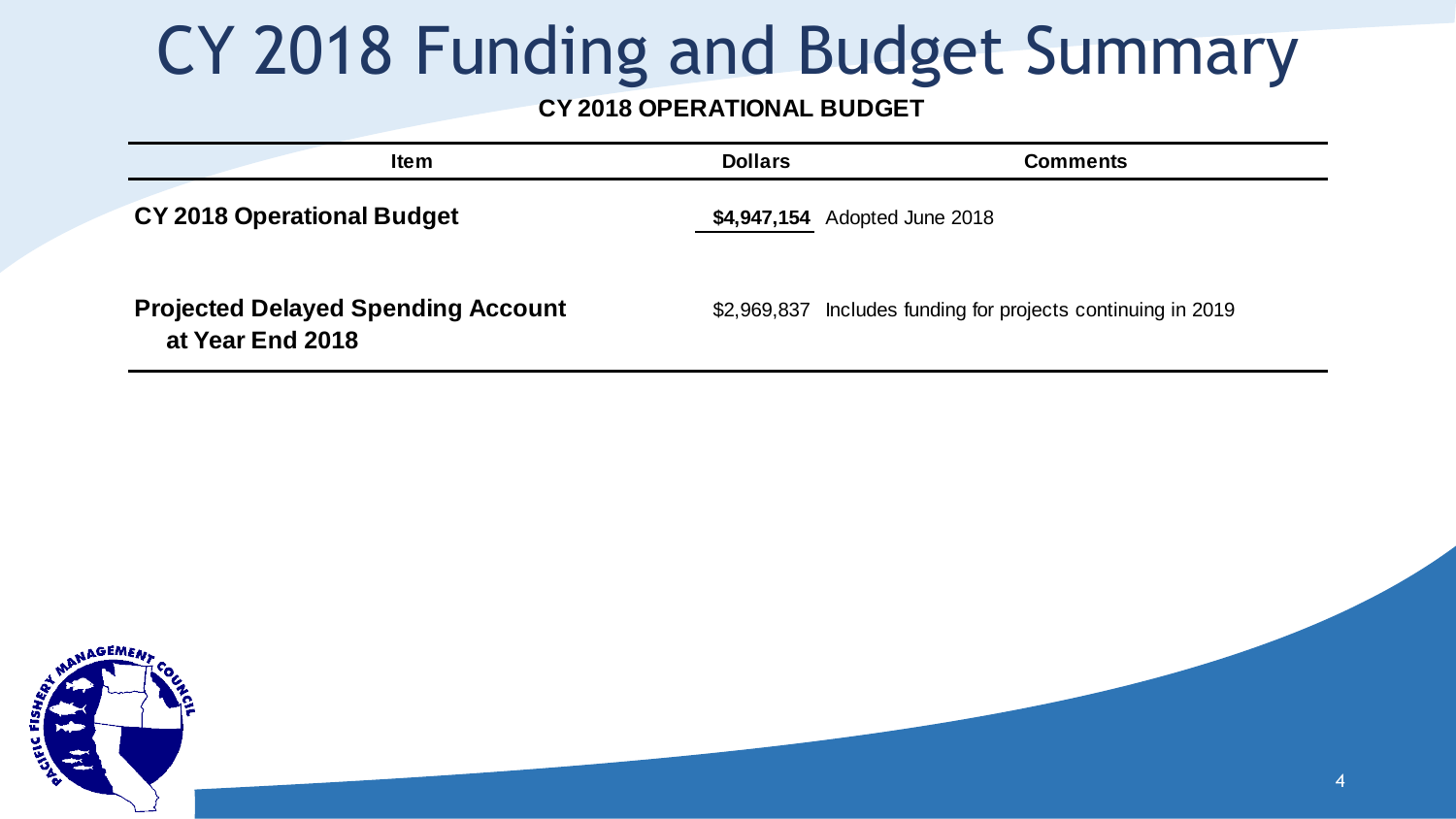### EXPENDITURES FOR CY 2018 THROUGH JULY

| KPENDITURES FOR CY 2018 THROUGH JULY                                                                       |                                       |                                   |          |                                                        |                             |                                  |                                 |
|------------------------------------------------------------------------------------------------------------|---------------------------------------|-----------------------------------|----------|--------------------------------------------------------|-----------------------------|----------------------------------|---------------------------------|
| Category                                                                                                   | <b>Total</b><br><b>Budget</b><br>2018 |                                   |          | <b>Expenditures</b><br>(Including SCS)<br>thru 7/31/18 | % of Total<br><b>Budget</b> | <b>Expenditures</b><br>Remaining |                                 |
| <b>Staff Wages &amp; Benefits</b><br>Travel<br>Supplies & Services<br>Contractual                          | \$<br>\$<br>\$                        | 2,245,243<br>1,028,145<br>683,456 | \$<br>\$ | 1,236,189<br>555,185<br>325,628                        | 55%<br>54%<br>48% \$        | \$<br>\$                         | 1,009,054<br>472,960<br>357,828 |
| <b>Council Member Compensation</b><br><b>Advisory Body Stipends</b><br>Liaison & Pln (State, PSMFC, Other) | \$<br>\$<br>\$                        | 244,694<br>69,499<br>676,117      | \$       | 135,678<br>105,362                                     | 55%<br>$0\%$<br>$16\%$ \$   |                                  | 109,016<br>69,499<br>570,755    |
| <b>Total 2018</b>                                                                                          |                                       | 4,947,154                         | \$       | 2,358,042                                              | 48%                         | \$                               | 2,589,112                       |

5

#### **Detail of State and PSMFC Liaison and Planning, and Other Contractual for 2018**

| Detail of State and PSMFC Liaison and Planning, and Other Contractual for 2018 |               | 2018    |    | <b>Billed</b> |           | <b>Balance</b> |  |
|--------------------------------------------------------------------------------|---------------|---------|----|---------------|-----------|----------------|--|
| <b>Contract</b>                                                                | <b>Budget</b> |         |    | thru 7/31/18  | Remaining |                |  |
| Alaska - Liaison & Planning                                                    | \$            | 22,527  | S  |               |           | 22,527         |  |
| California - Liaison & Planning                                                | \$            | 134,152 | S  |               | S         | 134,152        |  |
| Idaho - Liaison & Planning                                                     | \$            | 40,587  | S  | 24,782        | \$        | 15,805         |  |
| Oregon - Liaison & Planning                                                    | \$            | 139,240 | S  | 13,197        | S         | 126,043        |  |
| Washington-Liaison & Planning                                                  | \$            | 131,524 | S  |               | \$        | 131,524        |  |
| <b>PSMFC-Liaison &amp; Planning</b>                                            | \$            | 43,337  | \$ | 21,983        | D         | 21,354         |  |
| Subtotal                                                                       | \$            | 511,367 |    | 59,962        | \$        | 451,405        |  |
| Other Contractual (e.g., GF Spx, Sal, IQ)                                      | \$            | 164,750 | \$ | 45,400        | \$        | 119,350        |  |
| <b>Grand Total</b>                                                             | \$            | 676,117 |    | 105,362       | S         | 570,755        |  |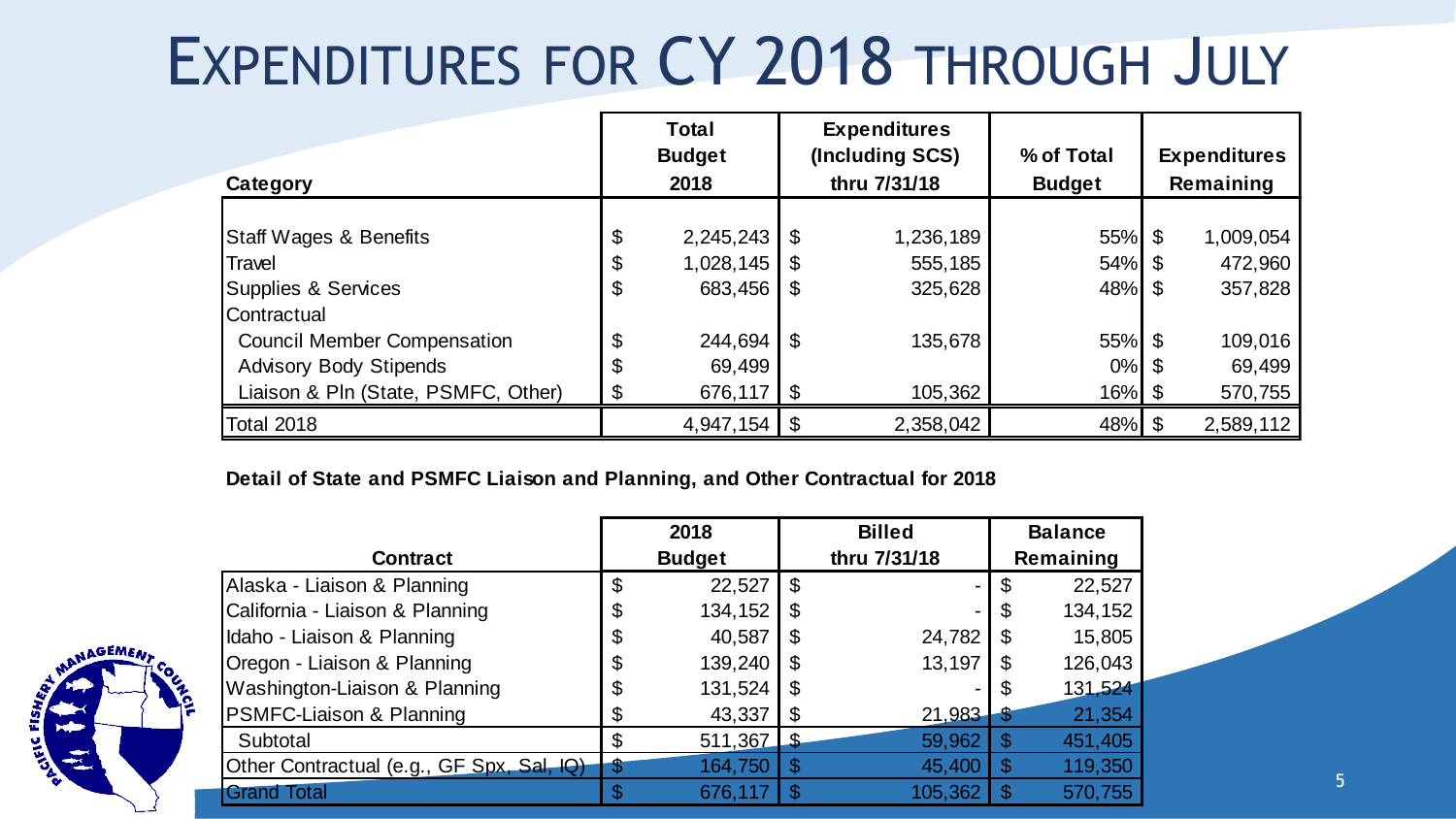## 2019 Budget Planning

#### • September – Identify Priorities

• COP 9: Council Staff prepares for consideration by the Budget Committee a proposed preliminary annual budget for Council operations which documents all major aspects of the Council's fiscal affairs and identifies balances, performance obligations, potential amounts and sources of current and future fiscal year funding, current and projected costs of activities, and addresses multi-year cash-flow needs, staffing stability and other contingencies while generally associating higher priority Council activities with secure funding sources.

#### • November – Adopt Provisional 2019 Budget

• COP 9: Budget Committee modifies/approves the proposed preliminary s. budget and forwards recommendations to the Council for approval and **Eprovisional use beginning January 1 of the next year.**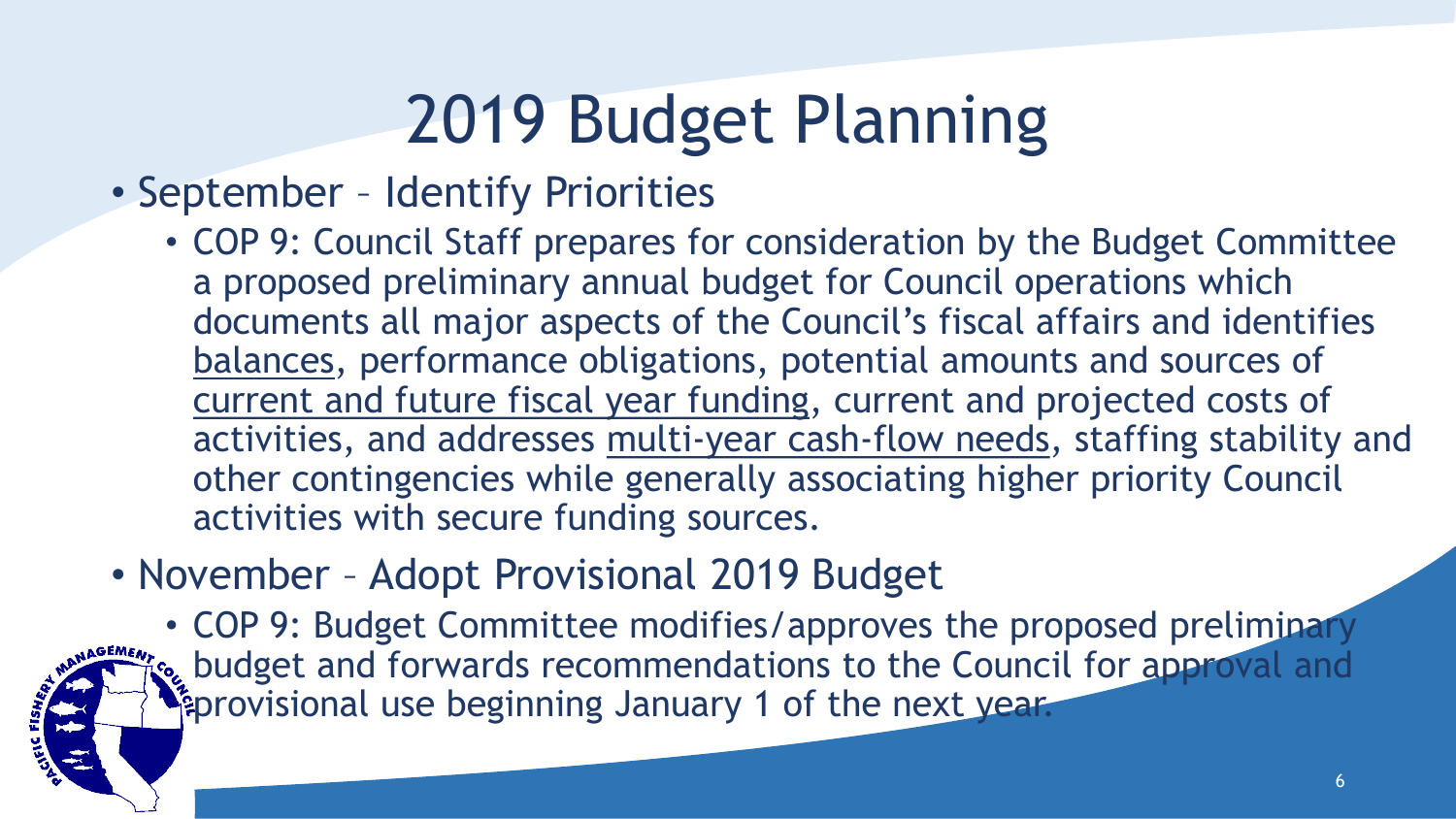### Funding for Routine Activities and Ongoing Priorities

#### • Council Commissions Line Item

- 2015 \$32,700,000 Enacted
- 2016 \$33,470,000 Enacted
- 2017 \$34,245,000 Enacted
- 2018 \$35,871,000 Enacted, but all increase to Commissions
- 2019 \$34,495,000 Presidents proposed, \$176,000 Council Increase
	- \$37,000,000 House Mark: 3% increase
	- \$40,175,000 Senate Mark: 12% increase to be applied equally
	- CR resolved by Dec. 2018

#### • PFMC Base PPA and Management Programs & Services (Ongoing Soft)

- 2015 \$4,096,000
- 2016 \$4,200,000
- 2017 \$4,280,000
- $\cdot$  2018 \$4,416,000
- 2019 ~ ?3-12% increase in PPA, MPS?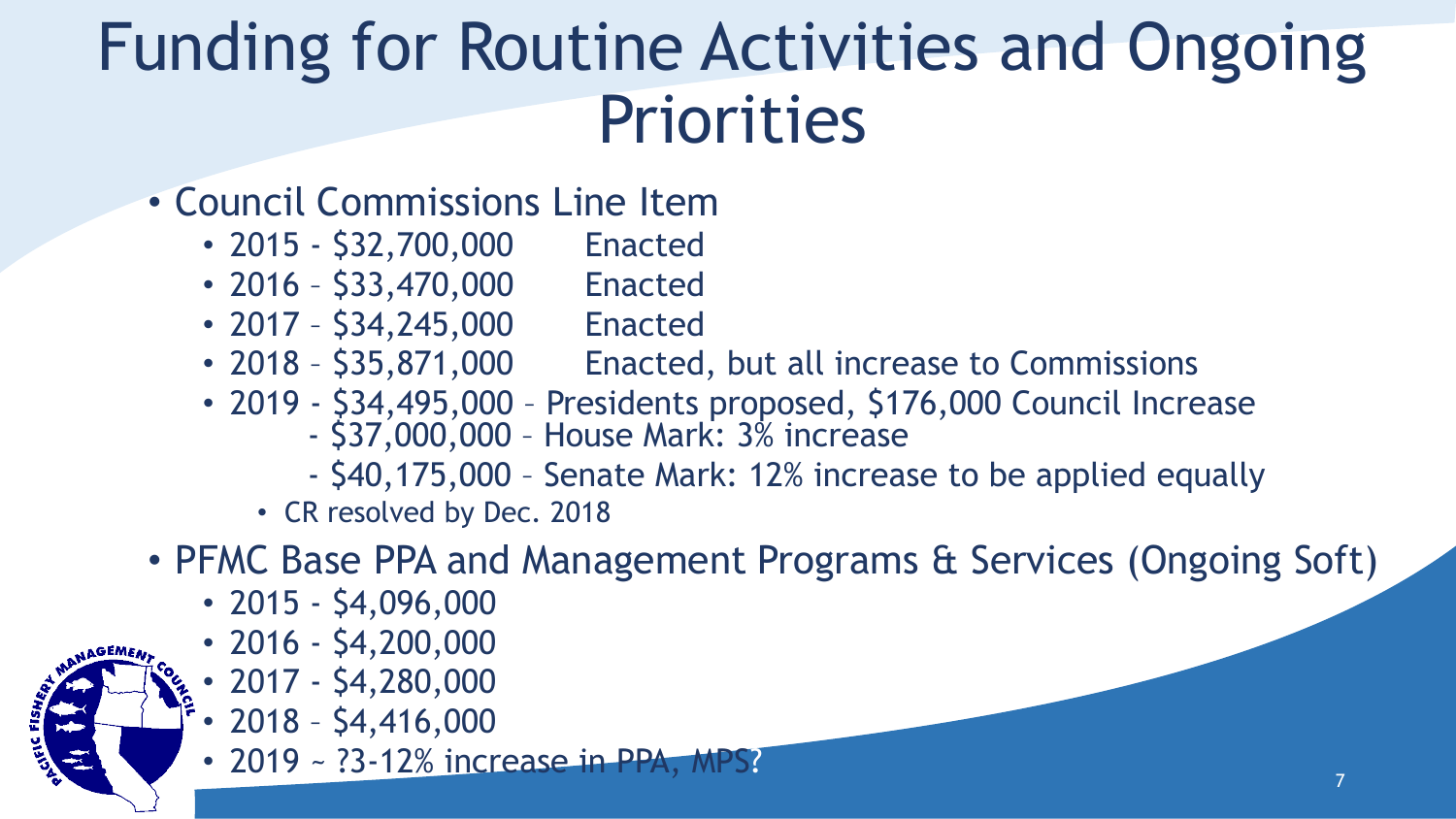### 2018 Regional Council Funding

#### FY 2018 Council Funding

| <b>NMFS Funding Source</b><br>(\$ in Thousands)            | <b>FY2017</b><br><b>Spend</b><br>Plan | <b>FY2018</b><br><b>Spend</b><br>Plan | <b>New</b><br>England | Mid-<br><b>Atlantic</b> | South<br><b>Atlantic</b> | <b>Gulf of</b><br>Mexico | Caribbean | <b>North</b><br>Pacific | <b>Pacific</b> | Western<br>Pacific |
|------------------------------------------------------------|---------------------------------------|---------------------------------------|-----------------------|-------------------------|--------------------------|--------------------------|-----------|-------------------------|----------------|--------------------|
| Regional Council PPA                                       | \$24,497                              | \$24,462                              | \$3,584               | \$3,107                 | \$2,630                  | \$3,168                  | \$1,676   | \$3,828                 | \$3,590        | \$2,880            |
| Fisheries Management<br><b>Programs and Services</b>       |                                       |                                       |                       |                         |                          |                          |           |                         |                |                    |
| <b>National Environmental</b><br><b>Policy Act</b>         | \$756                                 | \$756                                 | \$111                 | \$96                    | \$81                     | \$98                     | \$52      | \$118                   | <b>S111</b>    | \$89               |
| <b>ACL Implementation</b>                                  | \$1,678                               | \$1,678                               | \$246                 | \$213                   | \$180                    | \$217                    | \$115     | \$263                   | \$246          | \$198              |
| <b>Requlatory Streamlining</b><br>Program                  | \$792                                 | \$758                                 | <b>S111</b>           | \$96                    | \$81                     | \$98                     | \$52      | \$119                   | \$111          | \$89               |
| <b>SSC Stipends</b>                                        | \$474                                 | \$474                                 | \$69                  | \$60                    | \$51                     | \$61                     | \$32      | \$74                    | \$69           | \$56               |
| <b>Council Peer Review</b>                                 | \$474                                 | \$474                                 | \$71                  | \$0                     | \$118                    | \$0                      | \$0       | \$0                     | \$142          | \$142              |
| Deregulation/Reg<br><b>Reform</b>                          | ۰                                     | \$1,000                               | \$147                 | \$127                   | \$108                    | \$130                    | \$69      | \$157                   | \$147          | \$118              |
| Fisheries Data Collections,<br>Surveys, and<br>Assessments |                                       |                                       |                       |                         |                          |                          |           |                         |                |                    |
| <b>Expand Annual Stock</b><br>Assessments                  | \$512                                 | \$512                                 | \$0                   | \$0                     | \$482                    | \$30                     | SO.       | \$0                     | \$0            | SO.                |
| FY 2018Spend Plan*                                         |                                       | \$30,112                              | \$4,338               | \$3,699                 | \$3,731                  | \$3,802                  | \$1,995   | \$4,558                 | \$4,416        | \$3,572            |
| FY 2017 Spend Plan<br>*Columns may not add due to rounding | \$29,181                              |                                       | \$4,202               | \$3,581                 | \$3,631                  | \$3,681                  | \$1,931   | \$4,413                 | \$4,280        | \$3,462            |



NAGEMEN

**STELS**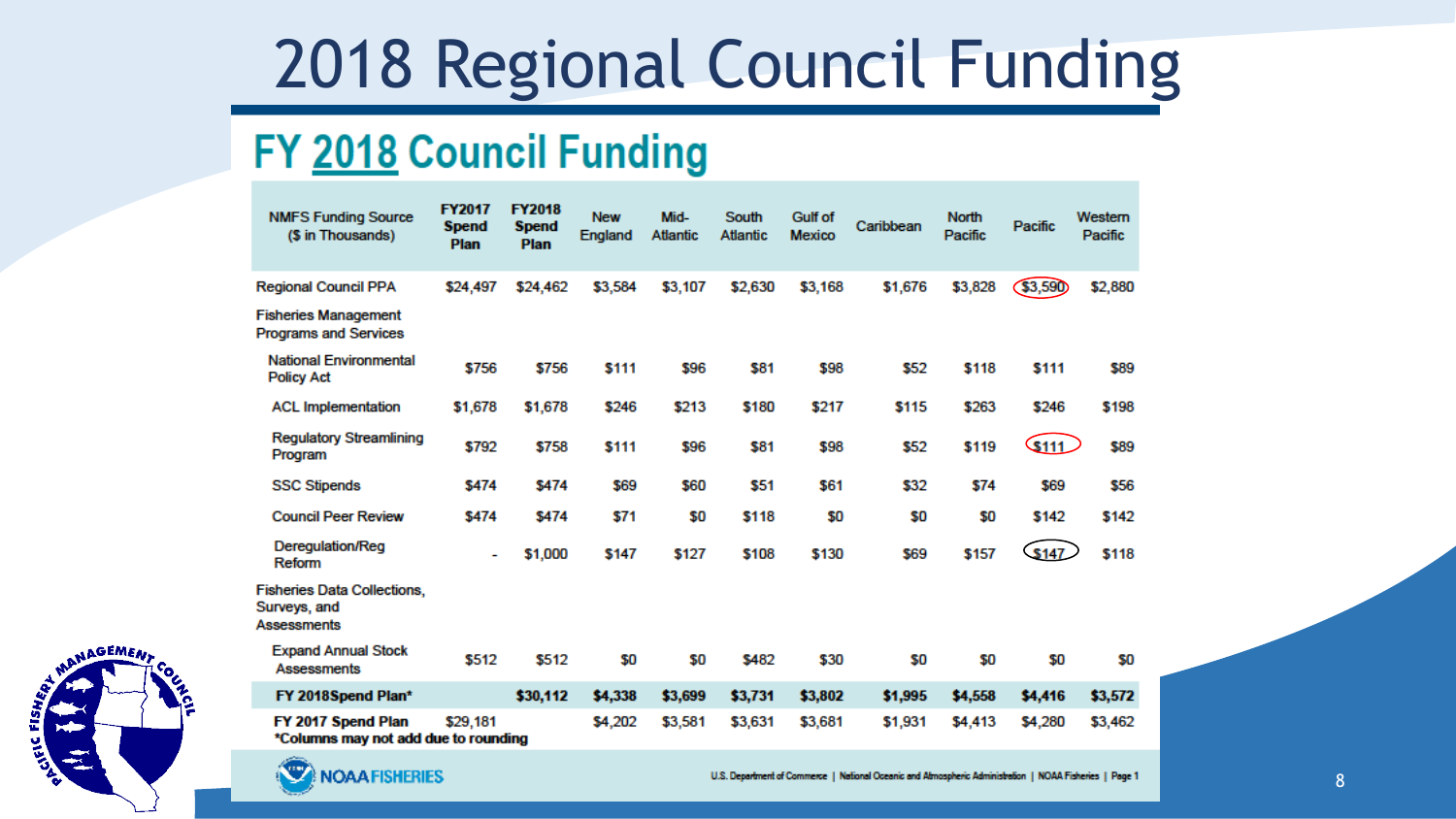### Staff Proposed Preliminary 2019 Budget

|                                        |                       | <b>Total</b><br><b>Operational</b><br>2018* |      | <b>Preliminary</b><br>Proposed<br>2019 | % increase |
|----------------------------------------|-----------------------|---------------------------------------------|------|----------------------------------------|------------|
| Category                               |                       |                                             |      |                                        | decrease   |
| <b>Staff Wages &amp; Benefits</b>      | \$                    | 2,245,243                                   | - \$ | 2,340,933                              | 4.3%       |
| Travel                                 | \$                    | 980,235                                     | -\$  | 1,073,439                              | 9.5%       |
| Supplies & Services                    | $\boldsymbol{\theta}$ | 606,366                                     | \$   | 624,886                                | 3.1%       |
| <b>Contractual</b>                     |                       |                                             |      |                                        |            |
| <b>Council Member Compensation</b>     | \$                    | 244,694                                     | \$   | 250,551                                | 2.4%       |
| Advisory Body Stipends (2018)          | \$                    | 69,499                                      | \$   | 69,499                                 | 0.0%       |
| Liaison & Plan (State, PSMFC, Other)** | $\boldsymbol{\theta}$ | 676,117                                     | -\$  | 575,298                                | $-14.9%$   |
| Total                                  |                       | 4,822,154                                   |      | 4,934,606                              | 2.3%       |

\*without SCS Budget

#### **Detail of State and PSMFC Liaison and Planning, and Other Contractual\*\***

|                                              |    | 2018*         |    | 2019          |          |
|----------------------------------------------|----|---------------|----|---------------|----------|
| <b>Contract</b>                              |    | <b>Budget</b> |    | <b>Budget</b> |          |
| Alaska - Liaison & Planning                  | \$ | 22,527        |    |               |          |
| California - Liaison & Planning              | \$ | 134,152       |    | 133,822       | $-0.2%$  |
| Idaho - Liaison & Planning                   | \$ | 40,587        | \$ | 42,850        | 5.6%     |
| Oregon - Liaison & Planning                  | \$ | 139,240       | \$ | 139,750       | 0.4%     |
| Washington-Liaison & Planning                | \$ | 131,524       | S  | 131,524       | 0.0%     |
| <b>PSMFC-Liaison &amp; Planning</b>          | \$ | 43,337        | \$ | 42,352        | $-2.3%$  |
| Subtotal                                     | \$ | 511,367       |    | 490,298       | $-4.1%$  |
| Other Contractual (e.g., GF Spx, CPS, IQ) \$ |    | 164,750       |    | 85,000        | $-48.4%$ |
| <b>Grand Total</b>                           | ¢  | 676,117       |    | 575,298       | $-14.9%$ |

Base liaison and special project only.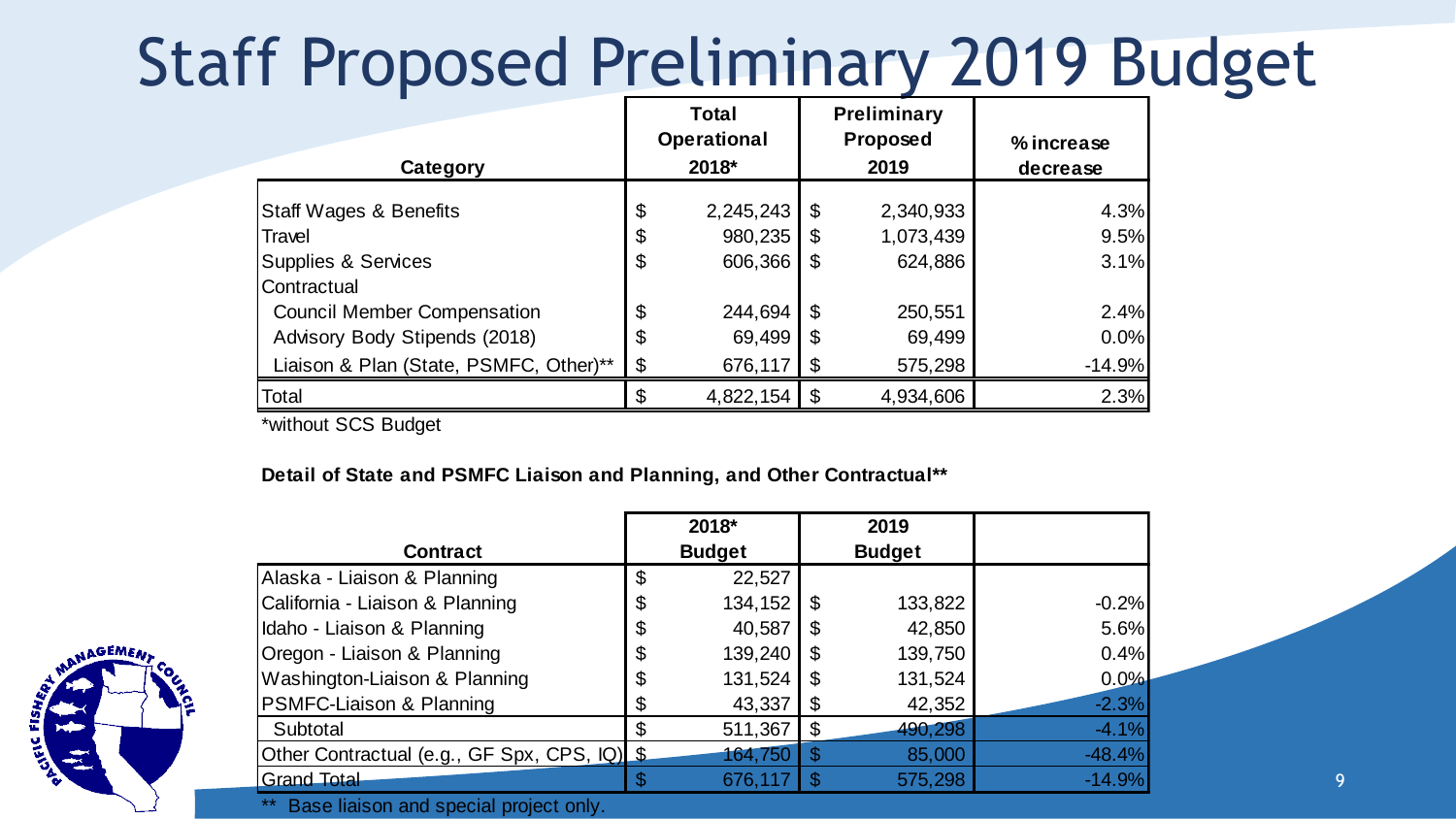### Liaison Contracts – Current Practices

#### • 2015-2019 Grant seeks to increase liaison contract funding

"Increased funding requests … are a result of increases in PSMFC and state contracts to offset inflationary expenses and enhanced participation in the Council processes"

- Special Project funds include liaison contract money since 2015
	- Formula based on Council floor time (YAG), 2015 base contract rate (\$60/hr), and meeting days for CM, MT, SSC, HC, EWG, etc.
		- $\cdot$  +\$21,480 in 2018
- Multi-year Special Project contract funds (usually) put into one year's budget for simplicity

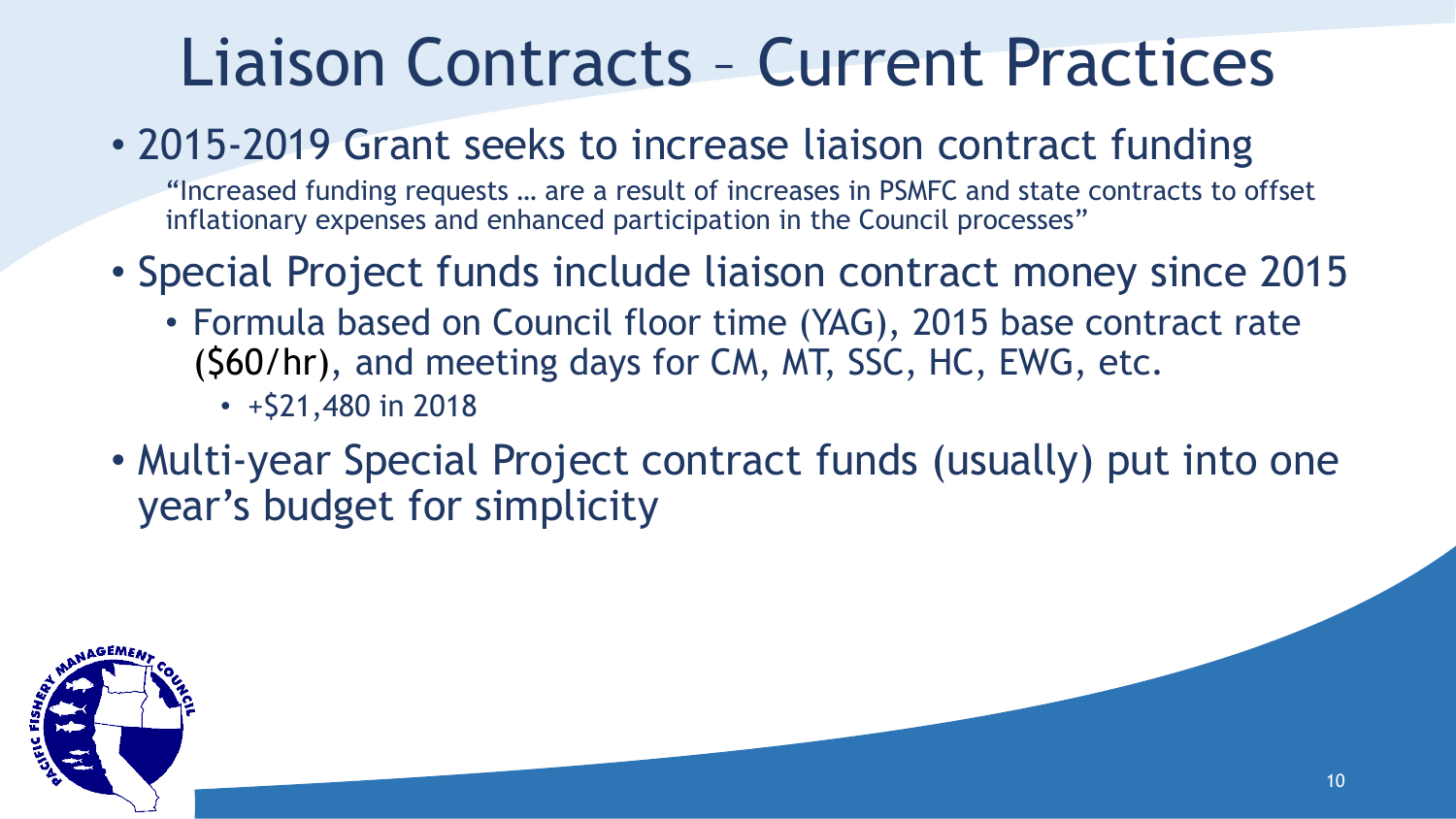### LIAISON CONTRACT HISTORY

|      |             | California                                                  |           |                                                                      | Oregon                   |                                                                   |              | Washington                                           |                                                                          |        | Idaho                    |                             |        | <b>PSMFC</b>             |           | Alaska         |
|------|-------------|-------------------------------------------------------------|-----------|----------------------------------------------------------------------|--------------------------|-------------------------------------------------------------------|--------------|------------------------------------------------------|--------------------------------------------------------------------------|--------|--------------------------|-----------------------------|--------|--------------------------|-----------|----------------|
| Year | <b>Base</b> | Special                                                     | % Special | Base                                                                 | Special                  | % Special                                                         | Base         | Special                                              | % Special                                                                | Base   | Special                  | % Special                   | Base   | Special                  | % Special | Base           |
| 2009 | 138,212     |                                                             | 0%        | 119,140                                                              |                          | 0%                                                                | 119,140      |                                                      | 0%                                                                       | 22,527 | $\blacksquare$           | 0%                          | 31,537 |                          | 0%        | 22,527         |
| 2010 | 138,212     | 123,067                                                     | 47%       | 119,140                                                              | 123,067                  | 51%                                                               | 119,140      | 123,067                                              | 51%                                                                      | 22,527 | 45,067                   | 67%                         | 31,537 | 23,463                   | 43%       | 22,527         |
| 2011 | 138,212     | 123,067                                                     | 47%       | 119,140                                                              | 123,067                  | 51%                                                               | 119,140      | 123,067                                              | 51%                                                                      | 22,527 | 45,067                   | 67%                         | 31,537 | 23,463                   | 43%       | 22,527         |
| 2012 | 153,212     |                                                             | 0%        | 134,140                                                              | $\qquad \qquad -$        | 0%                                                                | 134,140      |                                                      | 0%                                                                       | 37,527 | $\overline{\phantom{a}}$ | 0%                          | 41,537 |                          | 0%        | 22,527         |
| 2013 | 153,212     | $\blacksquare$                                              | 0%        | 134,140                                                              | $\overline{\phantom{a}}$ | $0\%$                                                             | 134,140      |                                                      | 0%                                                                       | 37,527 | $\overline{\phantom{a}}$ | 0%                          | 41,537 |                          | 0%        | 22,527         |
| 2014 | 153,212     | $\blacksquare$                                              | 0%        | 134,140                                                              | $\overline{\phantom{a}}$ | 0%                                                                | 134,140      |                                                      | 0%                                                                       | 37,527 | $\overline{\phantom{a}}$ | 0%                          | 41,537 | $\overline{\phantom{a}}$ | 0%        | 22,527         |
| 2015 | 153,212     |                                                             | 0%        | 134,140                                                              |                          | 0%                                                                | 134,140      |                                                      | 0%                                                                       | 37,527 | $\overline{\phantom{a}}$ | 0%                          | 41,537 | $\overline{\phantom{a}}$ | 0%        | 22,527         |
| 2016 | 153,212     | 12,479                                                      | 8%        | 134,140                                                              | 12,479                   | 9%                                                                | 134,140      | 12,479                                               | 9%                                                                       | 37,527 | 5,287                    | 12%                         | 41,537 | $\overline{\phantom{a}}$ | 0%        | 22,527         |
| 2017 | 153,212     | $\overline{\phantom{a}}$                                    | 0%        | 134,140                                                              | 7,384                    | 5%                                                                | 134,140      | 7,384                                                | 5%                                                                       | 37,527 | $\blacksquare$           | 0%                          | 41,537 |                          | 0%        | 22,527         |
| 2018 | 153,212     | 5,940                                                       | 4%        | 134,140                                                              | 5,100                    | 4%                                                                | 134,140      | 5,580                                                | 4%                                                                       | 37,527 | 3,060                    | 8%                          | 41,537 | 1,800                    | 4%        | $\sim$ $^{-1}$ |
|      | MANAGEMENT  | <b>CA</b><br>ID<br><b>OR</b><br><b>WA</b><br><b>E</b> PSMFC |           | <b>FEP</b><br>3,600.00<br>1,080.00<br>3,240.00<br>3,240.00<br>720.00 |                          | Carryover<br>1,260.00<br>900.00<br>1,260.00<br>1,260.00<br>540.00 | <b>GFIFQ</b> | 1,080.00<br>1,080.00<br>600.00<br>1,080.00<br>540.00 | <b>Total</b><br>5,940.00<br>3,060.00<br>5,100.00<br>5,580.00<br>1,800.00 |        |                          | 2018 Special Project detail |        |                          |           |                |

**11,880.00 5,220.00 4,380.00** 21,480.00

**A REPORTSM** 

 $\begin{array}{c} \overline{1} \\ \overline{1} \\ \overline{1} \end{array}$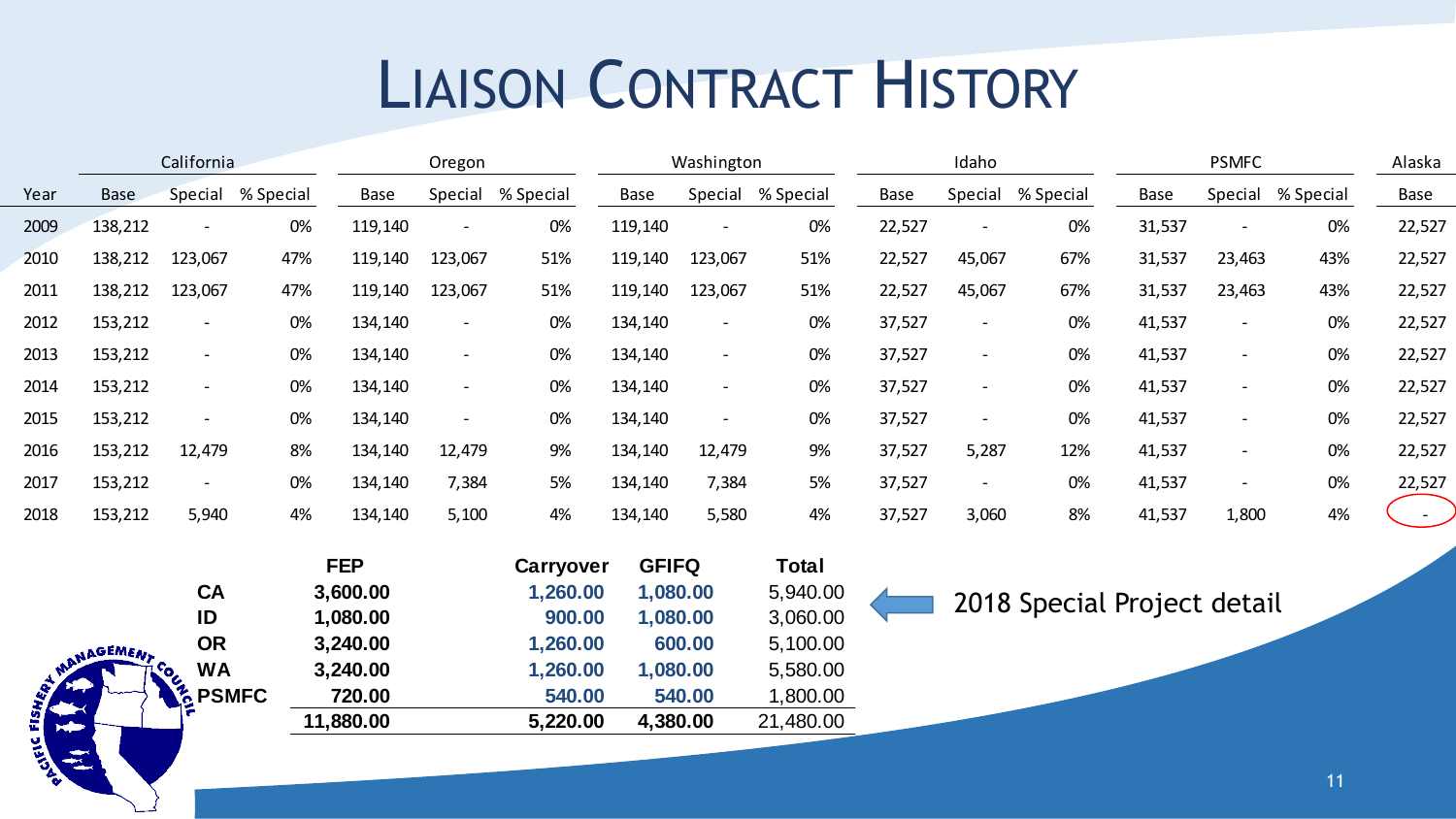### Liaison Contracts – New Proposals

- ADFG will forego 2018 and future contracts due to lack of participation.
	- Option 1: Redistribute \$22,527 in equal amounts (\$7,509) to WA, OR, CA base contracts beginning in 2019
	- Option 2: Redistribute based on number of Council participants per liaison
		- 1 Council member, 5-6 MT, 1 SSC, 1 HC, 1 EWG: CA has 10 = 10/35 of \$22,527 = \$6,436
	- Review policy if ADFG wants back in:

"In the event someone is identified, we [ADFG] will try to find other funds to support the participation."

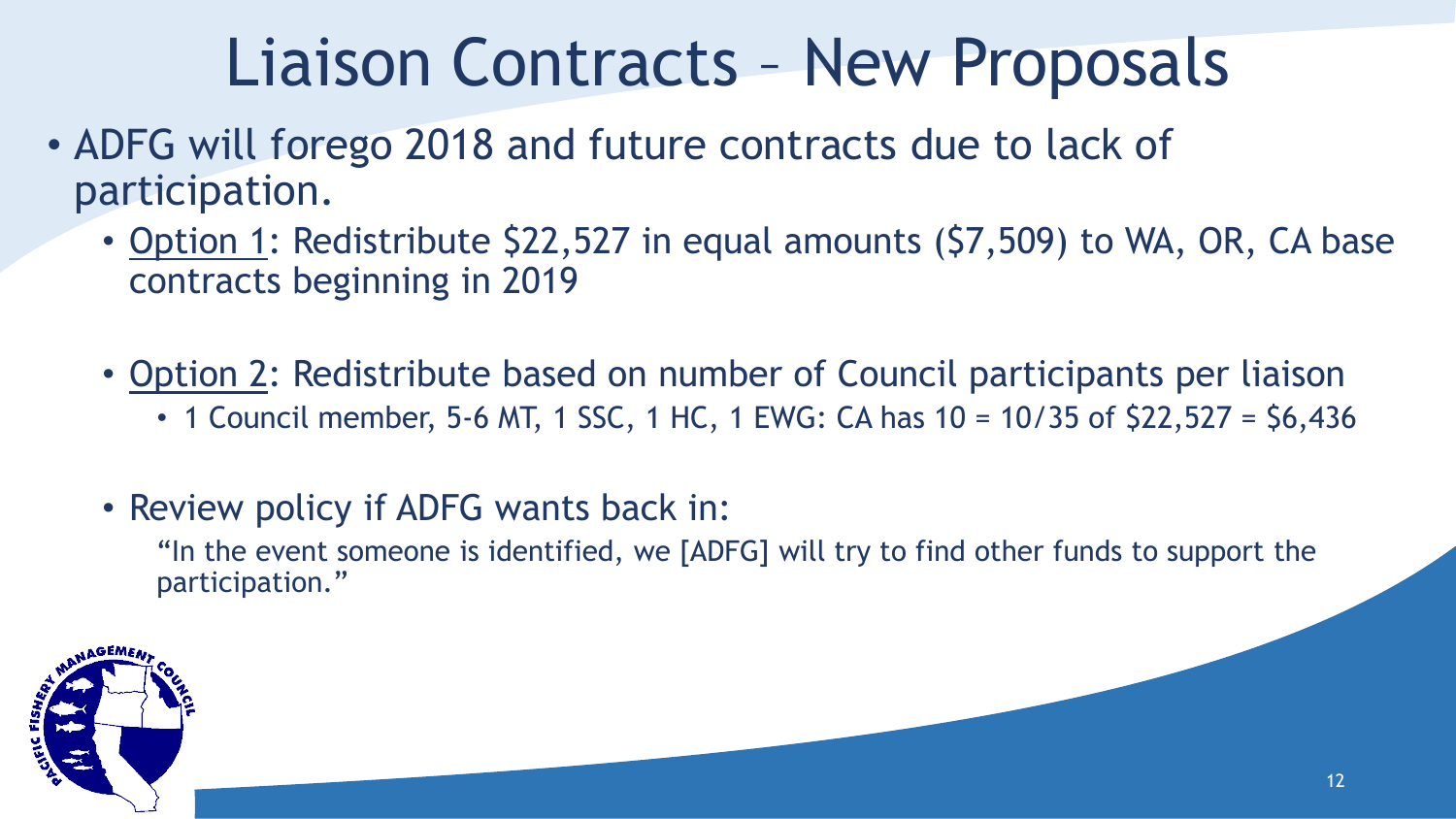### Liaison Contracts – New Proposals

- Base Funding Option 1: Change base contracts proportional to regulatory participation
	- $+$  \$136,527 (3.2%) for PPA/MPS in 2018 \* \$523,083 base liaison = \$16,622
	- CDFW: 1 Council member, 2 GMT, 1 STT, 2 CPSMT, 1 HMSMT = 7 participants
	- ODFW = 6; WDFW = 6; IDFG = 1; PSMFC = 1 for a total of 21
	- $$16,622 \div 21 = $797$  per participant: CDFW = 7  $*$  \$797 = \$5,579
- Base Funding Option 2: Change base contracts proportional to Council's PPA and MPS funding
	- 3.2% for PPA/MPS in 2018 \* \$523,083 base liaison funds = \$16,622
	- Same 3.2% increase in 2019 for each liaison base contract (4 states and PSMFC)

Fivice as long as we are in a steady or upward trend for PPA/MPS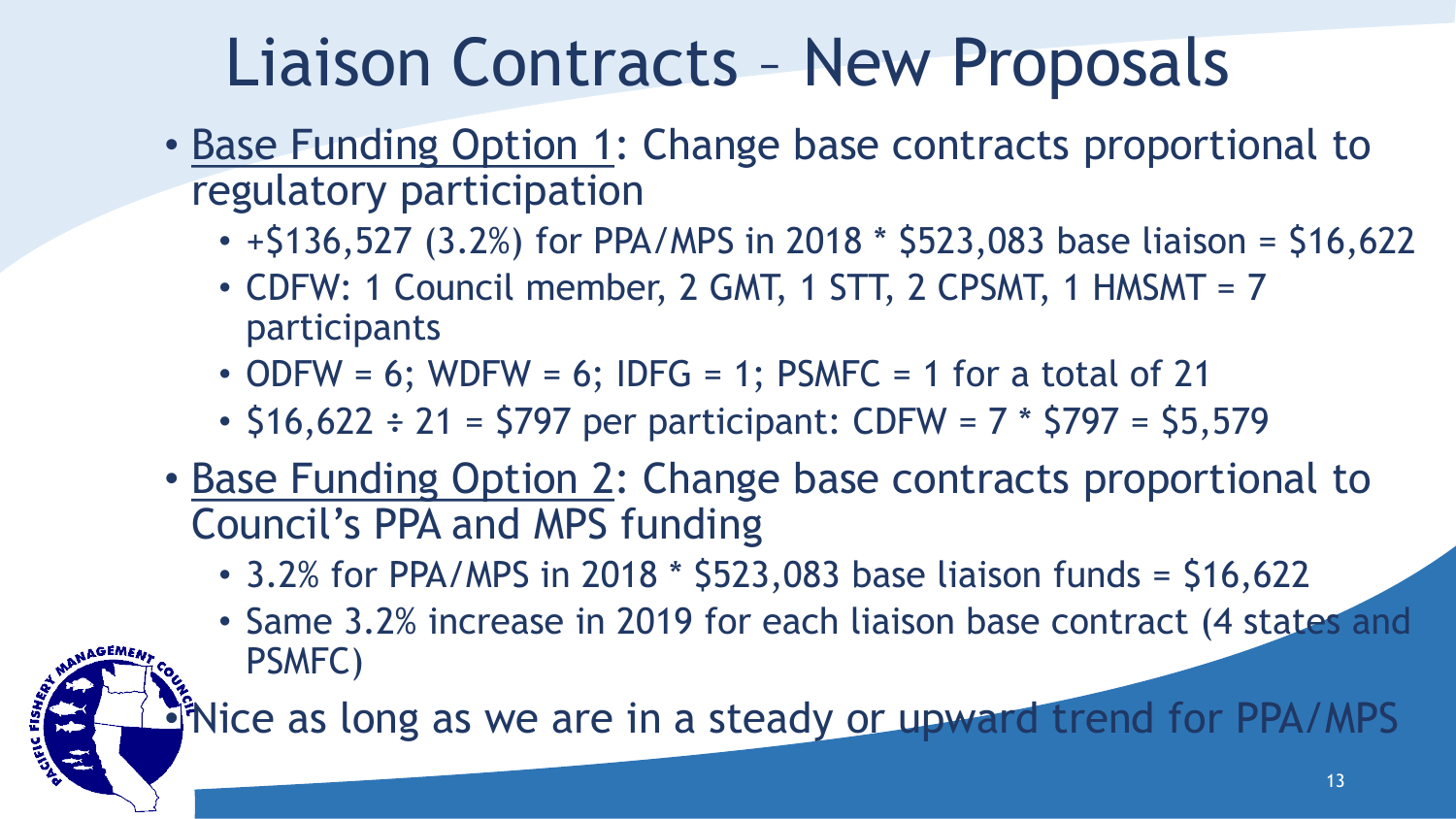### Liaison Contracts – New Proposals

- Special Project funds liaison contract formula
	- Change base contract rate (\$60/hr) to \$86/hr based on average 2018 hourly rates in contracts (total contract amount ÷ hours billed)
	- Multi-year Special Project contract funds put into budget as awarded
		- e.g., 2019 SaMTAAC =  $42\%$  of 2018-2020 proposal (\$125K award of \$295K budget) see below

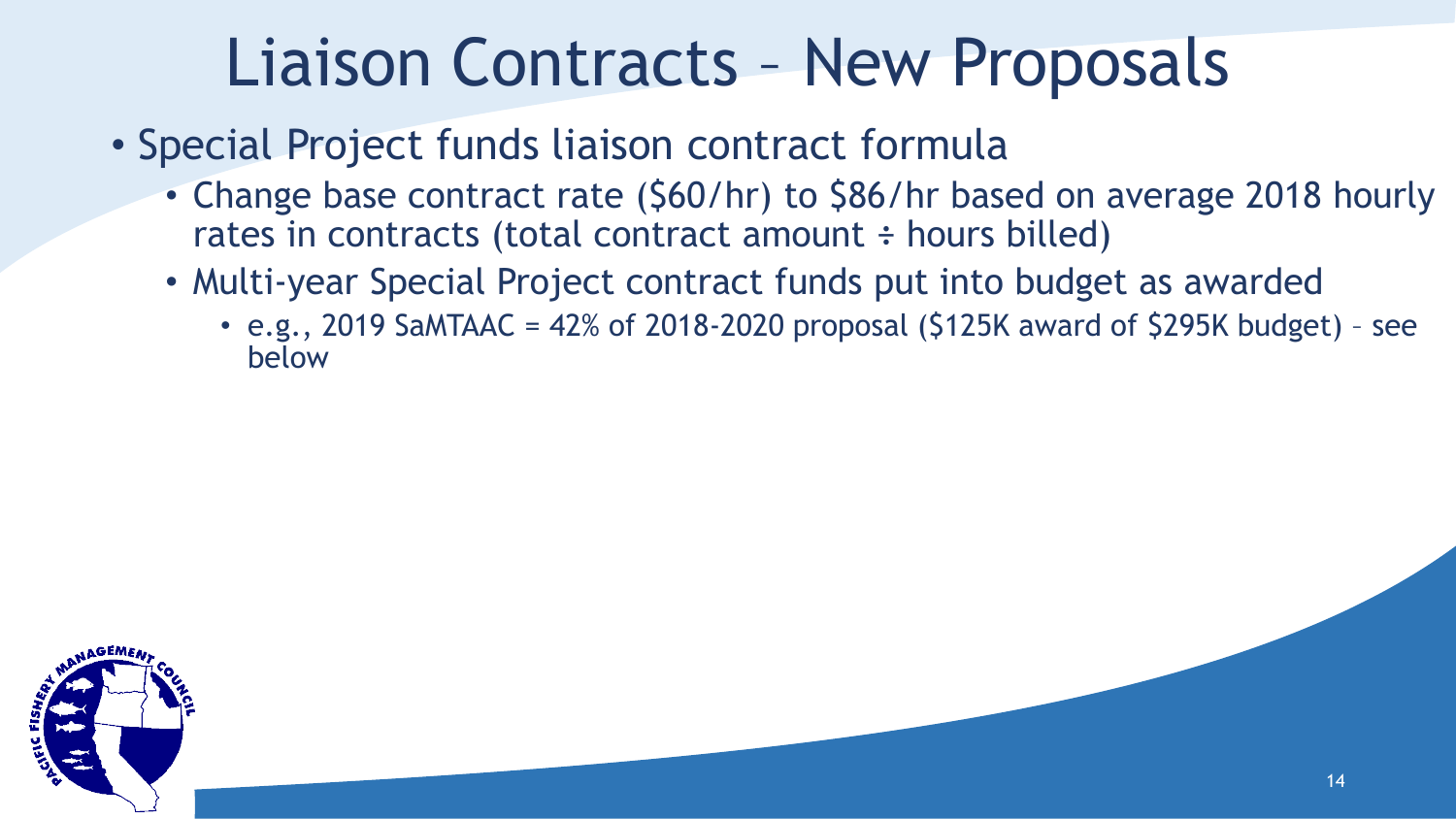### 2019-2020 Cash Flow Needs

- 2019 is the final year of 2015-2019 grant
- Will apply for 1-year no-cost extension into 2020
- Must spend remaining 2015-2019 funds in 2020 on continuing projects
	- Special Projects Funds: Catch Share Review Follow-on, FEP Initiatives
	- New Special Projects (see below)
	- PPA/MPS funds: Amendments etc. started in 15-19
	- Not for routine functions: GF Spex, SAFE documents
- Will look for ways to spend down delayed spending account in 2019
	- Staff retreat in December rather than January
	- Equipment purchases
	- Website update

**E** Timing of new funds less of an issue than in past with 1st award in Dec-Jan recently instead of April-Aug

• Hopefully trend continues through 1st year of new grant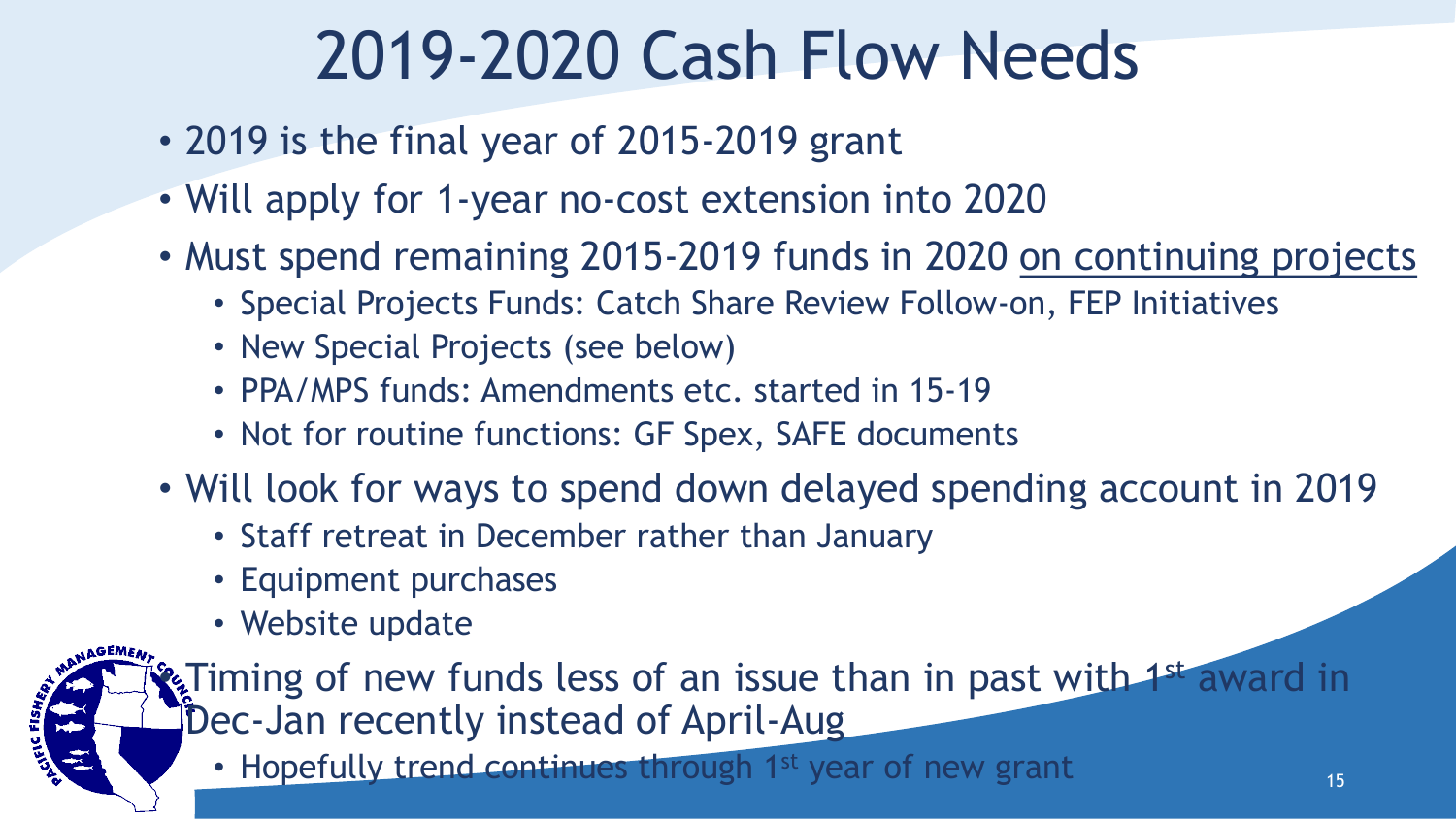### MEDIUM TERM CASH FLOW NEEDS

#### **What is the effect of static baseline funding w/o special project funding on the delayed spending account through time?**

| <b>MEDIUM TERM CASH FLOW NEEDS</b>                                                                                      |             |                    |                                 |                           |                 |                 |                  |                  |  |  |
|-------------------------------------------------------------------------------------------------------------------------|-------------|--------------------|---------------------------------|---------------------------|-----------------|-----------------|------------------|------------------|--|--|
| What is the effect of static baseline funding w/o special project funding on the delayed spending account through time? |             |                    |                                 |                           |                 |                 |                  |                  |  |  |
|                                                                                                                         | 2016        | 2017               | 2018                            | 2019                      | 2020            | 2021            | 2022             | 2023             |  |  |
| <b>Total budget</b>                                                                                                     | \$4,831,268 | \$4,742,753        | $\zeta$<br>4,891,103            | $\mathsf{S}$<br>4,934,606 | Ś.<br>4,980,647 | \$<br>5,080,260 | \$<br>5,181,865  | \$<br>5,335,772  |  |  |
| Actual or assumed income                                                                                                |             |                    |                                 |                           |                 |                 |                  |                  |  |  |
| Base/reliable soft funding                                                                                              | \$4,199,863 | \$4,279,841        | \$4,279,841                     | \$4,279,841               | \$4,279,841     | \$4,279,841     | \$4,279,841      | \$4,279,841      |  |  |
| <b>Special Project Supplemental Funding</b>                                                                             | \$788,466   | $\zeta$<br>571,625 | 246,914                         |                           | $\zeta$         | $\zeta$         | $\zeta$          | $\zeta$          |  |  |
| SCS-6 (National SSC Meeting)                                                                                            |             |                    | 125,000                         |                           |                 |                 |                  |                  |  |  |
| Funds from the DSA needed                                                                                               | \$0         | \$0                | \$364,348                       | \$654,765                 | \$700,806       | \$800,419       | \$902,024        | \$1,055,931      |  |  |
| Year end budget surplus/deficit Actual                                                                                  | \$545,202   | Ś.<br>328,385      | S.<br>239,348                   | \$654,765                 | \$700,806       | \$800,419       | \$902,024        | \$1,055,931      |  |  |
| Year-end Delayed Spending Account balance                                                                               | \$2,696,813 | \$3,133,911        | \$2,769,563                     | \$2,114,798               | \$1,413,992     | \$613,574       | ( \$288,450)     | (51, 344, 381)   |  |  |
|                                                                                                                         | 2016        | 2017               | 2018                            | 2019                      | 2020            | 2021            | 2022             | 2023             |  |  |
| <b>Total budget</b>                                                                                                     | \$4,831,268 | \$4,742,753        | $\mathsf{\dot{S}}$<br>4,947,154 | 4,934,606                 | \$4,941,104     | \$<br>5,039,926 | \$.<br>5,140,725 | 5,293,410<br>\$. |  |  |
| Actual or assumed income                                                                                                |             |                    |                                 |                           |                 |                 |                  |                  |  |  |
| Base/reliable soft funding                                                                                              | \$4,199,863 | \$4,279,841        | \$4,416,368                     | \$4,416,368               | \$4,416,368     | \$4,416,368     | \$4,416,368      | \$4,416,368      |  |  |
| <b>Special Project Supplemental Funding</b>                                                                             | \$788,466   | $\zeta$<br>571,625 | 268,472                         |                           | Ś.              | $\zeta$         | $\zeta$          | \$               |  |  |
| SCS-6 (National SSC Meeting)                                                                                            |             | \$125,000          |                                 |                           |                 |                 |                  |                  |  |  |
| <b>Funds from the DSA needed</b>                                                                                        | \$0         | \$0                | \$262,314                       | \$518,238                 | \$524,736       | \$623,558       | \$724,357        | \$877,042        |  |  |
| Year epothics of a virplus/deficit Actual                                                                               | \$545,202   | 328,385<br>Ś.      | 262,314<br>-S                   | \$518,238                 | \$524,736       | \$623,558       | \$724,357        | \$877,042        |  |  |
| elayed Spending Account balance<br>Year                                                                                 | \$2,696,813 | \$3,258,911        | \$2,996,597                     | \$2,478,359               | \$1,953,623     | \$1,330,064     | \$605,707        | (5271, 335)      |  |  |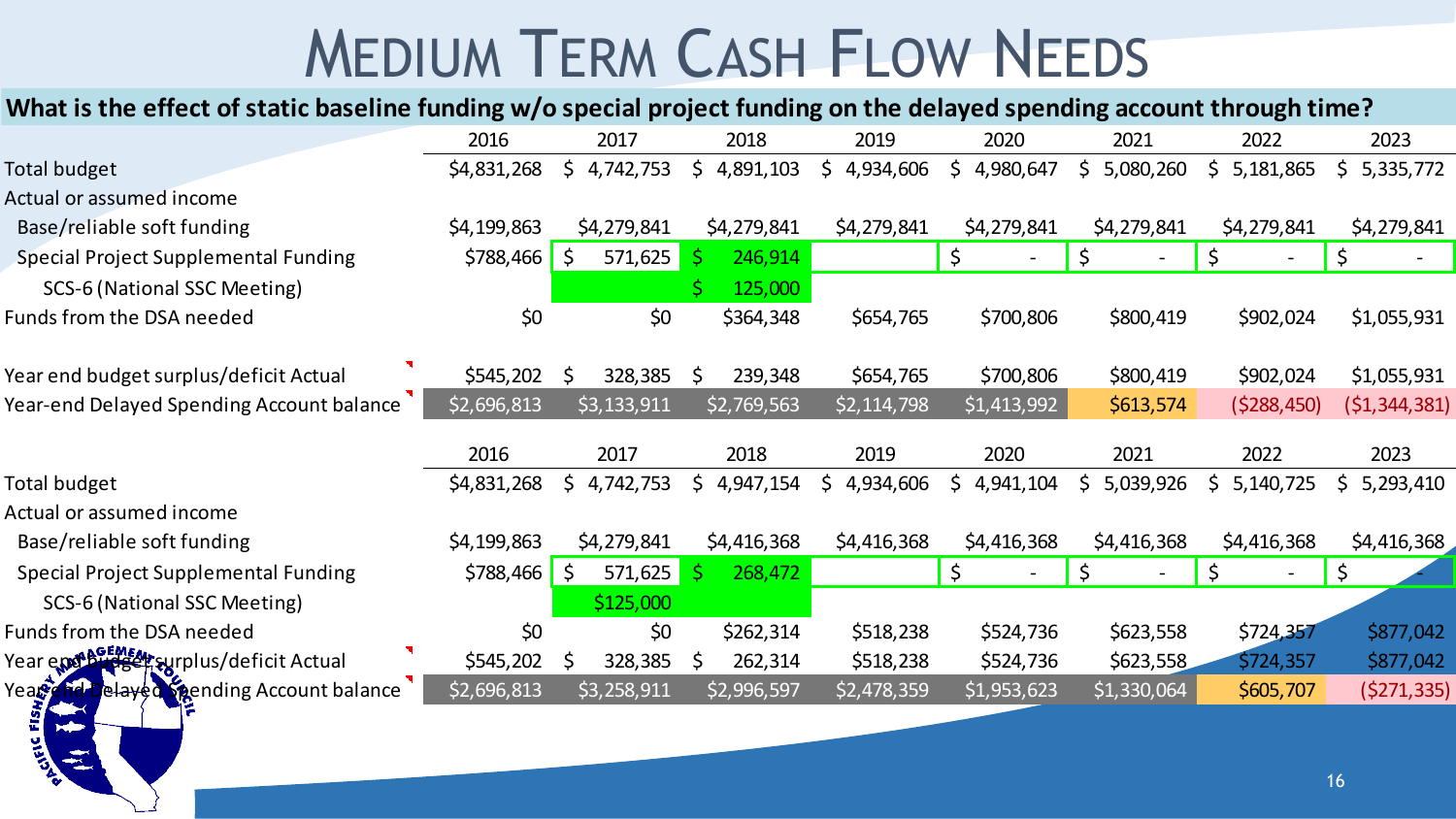### MEDIUM TERM CASH FLOW NEEDS

#### **What is the effect of a 3% increase PPA funding in 2019 w/o special project funding on the delayed spending account?**

|                                                                                                                       |             |               |               | <b>MEDIUM TERM CASH FLOW NEEDS</b> |                  |                 |                 |                 |  |  |
|-----------------------------------------------------------------------------------------------------------------------|-------------|---------------|---------------|------------------------------------|------------------|-----------------|-----------------|-----------------|--|--|
|                                                                                                                       |             |               |               |                                    |                  |                 |                 |                 |  |  |
| What is the effect of a 3% increase PPA funding in 2019 w/o special project funding on the delayed spending account?  |             |               |               |                                    |                  |                 |                 |                 |  |  |
|                                                                                                                       | 2016        | 2017          | 2018          | 2019                               | 2020             | 2021            | 2022            | 2023            |  |  |
| Total budget                                                                                                          | \$4,831,268 | \$4,742,753   | \$4,947,154   | Ś.<br>4,934,606                    | \$.<br>4,941,104 | \$<br>5,039,926 | \$5,140,725     | 5,293,410<br>S. |  |  |
| Actual or assumed income                                                                                              |             |               |               |                                    |                  |                 |                 |                 |  |  |
| Base/reliable soft funding                                                                                            | \$4,199,863 | \$4,279,841   | \$4,416,368   | \$4,524,068                        | \$4,524,068      | \$4,524,068     | \$4,524,068     | \$4,524,068     |  |  |
| <b>Special Project Supplemental Funding</b>                                                                           | \$788,466   | Ś.<br>571,625 | 268,472       |                                    |                  | Ś.              |                 |                 |  |  |
| SCS-6 (National SSC Meeting)                                                                                          |             | \$125,000     |               |                                    |                  |                 |                 |                 |  |  |
| Funds from the DSA needed                                                                                             | \$0         | \$0           | \$262,314     | \$410,538                          | \$417,036        | \$515,858       | \$616,657       | \$769,342       |  |  |
| Year end budget surplus/deficit Actual                                                                                | \$545,202   | 328,385       | 262,314<br>-S | \$410,538                          | \$417,036        | \$515,858       | \$616,657       | \$769,342       |  |  |
| Year-end Delayed Spending Account balance                                                                             | \$2,696,813 | \$3,258,911   | \$2,996,597   | \$2,586,059                        | \$2,169,023      | \$1,653,164     | \$1,036,507     | \$267,165       |  |  |
|                                                                                                                       |             |               |               |                                    |                  |                 |                 |                 |  |  |
| What is the effect of a 12% increase PPA funding in 2019 w/o special project funding on the delayed spending account? |             |               |               |                                    |                  |                 |                 |                 |  |  |
|                                                                                                                       | 2016        | 2017          | 2018          | 2019                               | 2020             | 2021            | 2022            | 2023            |  |  |
| Total budget<br>Actual or assumed income                                                                              | \$4,831,268 | \$4,742,753   | \$4,947,154   | Ś.<br>4,934,606                    | 4,941,104<br>S.  | 5,039,926<br>S. | S.<br>5,140,725 | 5,293,410<br>S. |  |  |

#### **What is the effect of a 12% increase PPA funding in 2019 w/o special project funding on the delayed spending account?**

| Year end budget surplus/deficit Actual                                                                                | \$545,202   | 328,385                 | 262,314        | \$410,538       | \$417,036       | \$515,858      | \$616,657                | \$769,342       |  |  |  |
|-----------------------------------------------------------------------------------------------------------------------|-------------|-------------------------|----------------|-----------------|-----------------|----------------|--------------------------|-----------------|--|--|--|
| Year-end Delayed Spending Account balance                                                                             | \$2,696,813 | \$3,258,911             | \$2,996,597    | \$2,586,059     | \$2,169,023     | \$1,653,164    | \$1,036,507              | \$267,165       |  |  |  |
|                                                                                                                       |             |                         |                |                 |                 |                |                          |                 |  |  |  |
| What is the effect of a 12% increase PPA funding in 2019 w/o special project funding on the delayed spending account? |             |                         |                |                 |                 |                |                          |                 |  |  |  |
|                                                                                                                       | 2016        | 2017                    | 2018           | 2019            | 2020            | 2021           | 2022                     | 2023            |  |  |  |
| Total budget                                                                                                          | \$4,831,268 | 4,742,753<br>S.         | 4,947,154<br>S | 4,934,606<br>S. | 4,941,104<br>S. | 5,039,926<br>S | 5,140,725<br>Ş.          | 5,293,410<br>Ş. |  |  |  |
| Actual or assumed income                                                                                              |             |                         |                |                 |                 |                |                          |                 |  |  |  |
| Base/reliable soft funding                                                                                            | \$4,199,863 | \$4,279,841             | \$4,416,368    | \$4,847,168     | \$4,847,168     | \$4,847,168    | \$4,847,168              | \$4,847,168     |  |  |  |
| <b>Special Project Supplemental Funding</b>                                                                           | \$788,466   | 571,625<br>$\mathsf{S}$ | 268,472        |                 |                 |                | $\overline{\phantom{a}}$ |                 |  |  |  |
| SCS-6 (National SSC Meeting)                                                                                          |             | \$125,000               |                |                 |                 |                |                          |                 |  |  |  |
| Funds from the DSA needed                                                                                             | \$0         | \$0                     | \$262,314      | \$87,438        | \$93,936        | \$192,758      | \$293,557                | \$446,242       |  |  |  |
| Years not lidget Yrplus/deficit Actual                                                                                | \$545,202   | 328,385                 | 262,314        | \$87,438        | \$93,936        | \$192,758      | \$293,557                | \$446,242       |  |  |  |
| Year fand Delayed Spending Account balance<br>E                                                                       | \$2,696,813 | \$3,258,911             | \$2,996,597    | \$2,909,159     | \$2,815,223     | \$2,622,464    | \$2,328,907              | \$1,882,665     |  |  |  |
|                                                                                                                       |             |                         |                |                 |                 |                |                          |                 |  |  |  |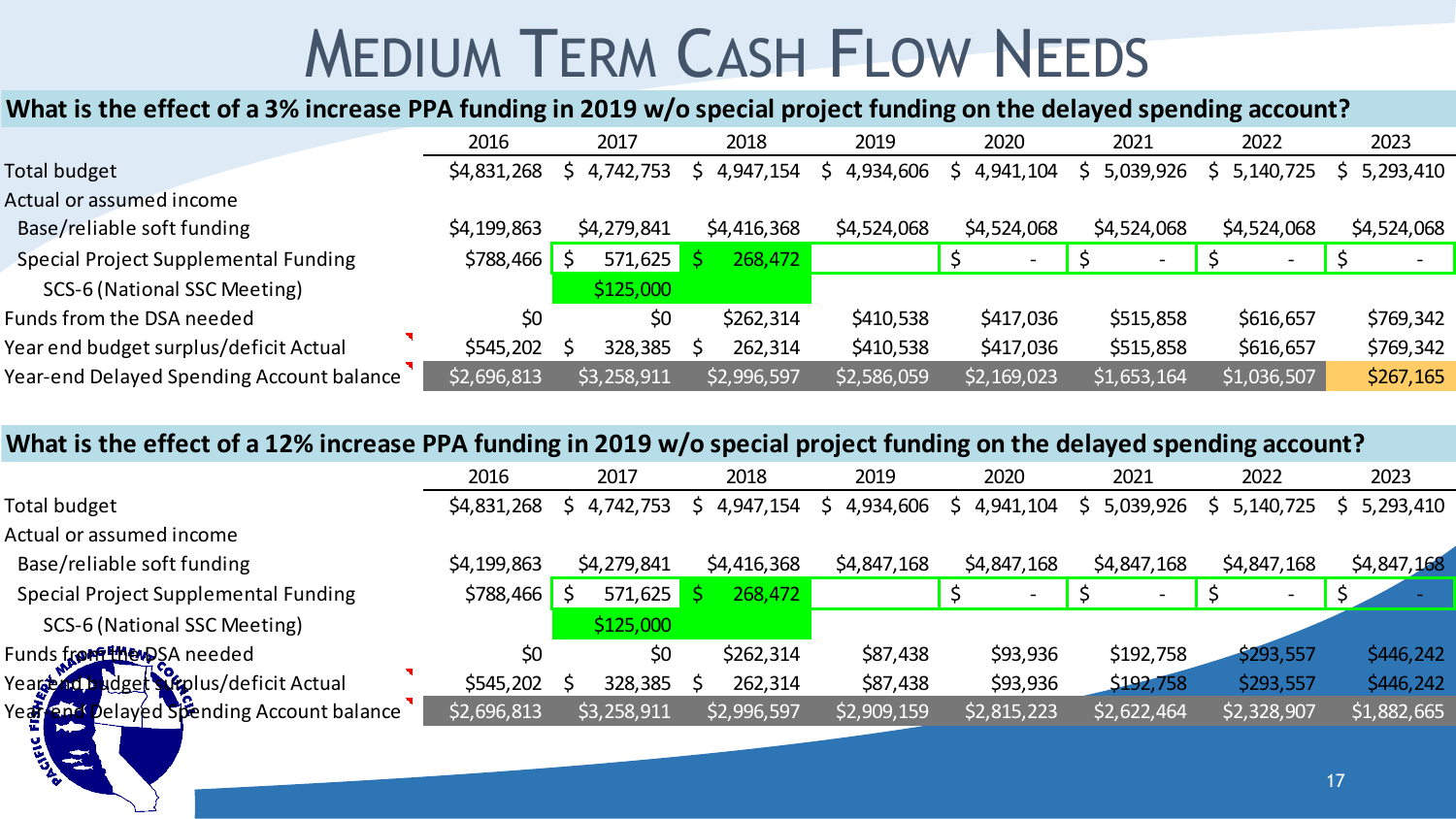## Potential 2019 Special Project Proposals\*

- Sablefish MSE including stock assessment, SaMTAAC
- Year Around Midwater Trawl
- Recreational Groundfish Discard Survival Rates
- Catch Share Review SaMTACC **-** \$295 through 2020
	- **\$125K received in 2018**
- 40-10 Salmon Management Line
- SONCC Coho Harvest Control Rule **-** \$151K through 2020
- KRFC/SRFC Stock Status Assessments \$236K through 2020
- Swordfish MSE
- Shallow Set Longline Amendment \$227K through 2020
- Sardine MSE
- CPS Stock Assessment Prioritization Process
- FEP 5-Year Review



- Potential Allocation Review(s)
- Scoping Council Role in Offshore Aquaculture Development

\* All red text very preliminary. Several of these will require partnerships or coordination with the Region, Science Centers, or other agencies so it will be important to begin discussions with them about their interest and capacity to collaborate in some of these items.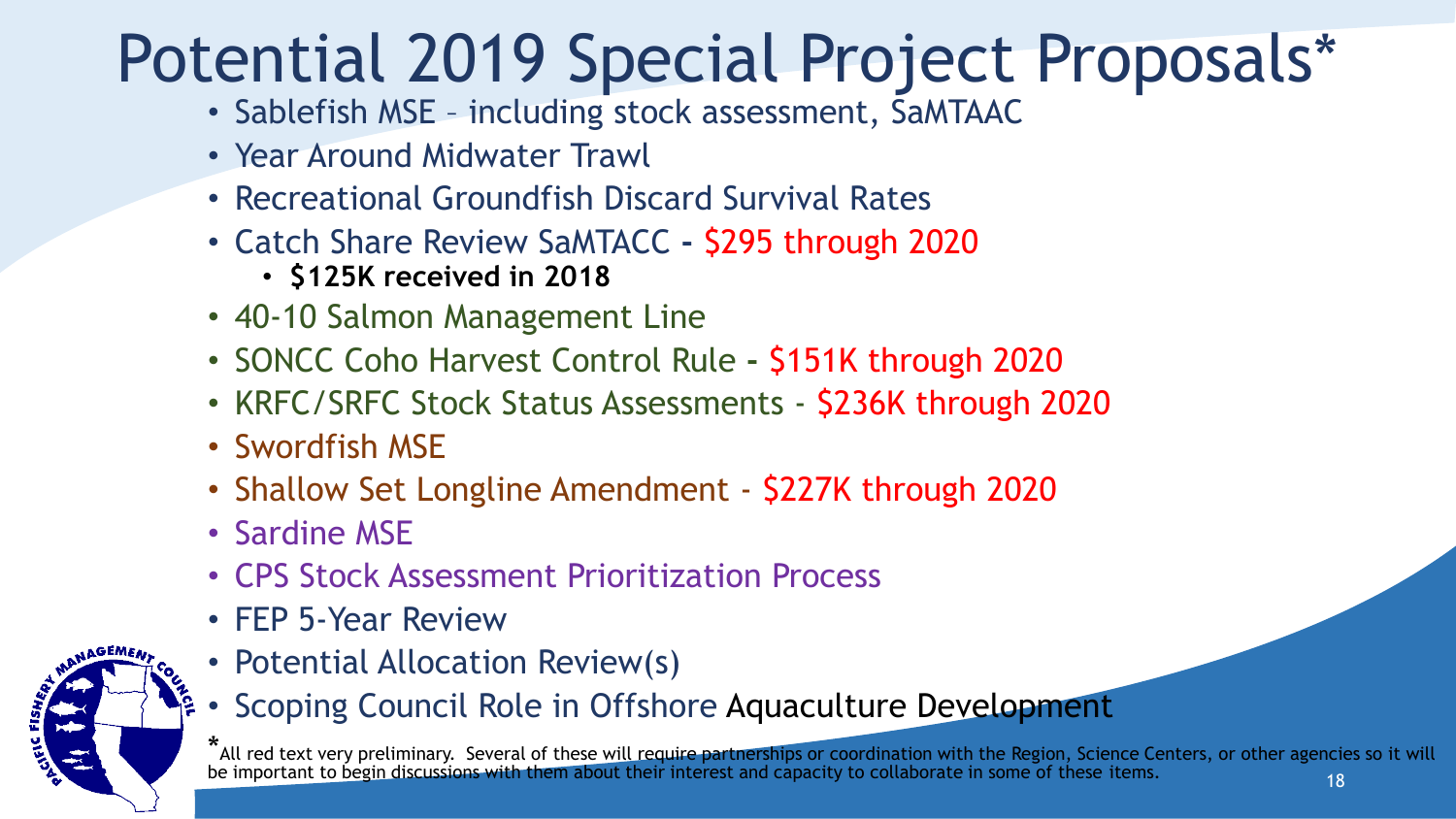### 2019 Priorities

- Year-At-A-Glance
- Groundfish Workload Priorities Omnibus
- Swordfish Management and Monitoring Plan



**SIRO** 

#### **Groundfish Workload Priorities**

#### 2018 ACTIVE PROJECTS<sup>a/, b/</sup>

| Litigation Response (10)                                                                                                                 | ESA Salmon & Seabird<br>Consultation (20)                                     | $EFH + RCA$ Modifications (32)                                                          | Inseason Management (27)                                 |
|------------------------------------------------------------------------------------------------------------------------------------------|-------------------------------------------------------------------------------|-----------------------------------------------------------------------------------------|----------------------------------------------------------|
| atch Share Review Follow-On<br>Actions <sup>c/</sup>                                                                                     | 2019-2020 Biennial Harvest<br>Specifications and Mgt.<br>Measures, Incl. EFPs | Stock Assessment Review Process Final Stock Assessment Plan &<br>for 2019-2020 Biennium | <b>TORs</b>                                              |
| oastwide Nonwhiting Midwater<br>awl EFP/G ear Modification EFP<br>ar Switching and Trawl Sablefish<br>$\sim$ $\sim$ $\sim$ $\sim$ $\sim$ | Methodology Review Topic<br><b>Selection</b>                                  | Flexibility in ACL Management<br>Responsed                                              | Science Improvements & Assessment<br>Methods Review (19) |

#### PROJECTS TENTATIVELY SCHEDULED FOR 2019<sup>a</sup> Stock Assessment Review for 2021-2022 Biennium

#### **UNSCHEDULED PROJECTS<sup>2</sup>**

| Nearshore Management Issues (37)                                                                                                                                                                                                                                                                                                                                                                                                                                                                                                                  | Ecosystem Component Species (46)                                      | RCA adjustments for Pot Vessels (53)         | Halibut Retention S. of Pt. Chehalis (68)    |  |  |  |  |  |  |  |
|---------------------------------------------------------------------------------------------------------------------------------------------------------------------------------------------------------------------------------------------------------------------------------------------------------------------------------------------------------------------------------------------------------------------------------------------------------------------------------------------------------------------------------------------------|-----------------------------------------------------------------------|----------------------------------------------|----------------------------------------------|--|--|--|--|--|--|--|
| Rebuilding Revision Rules (43)                                                                                                                                                                                                                                                                                                                                                                                                                                                                                                                    | 60 Mile Bank RCA Lines (48)                                           | Carryo ver when Management Units Change (61) | 50 fm Depth Restriction (70)                 |  |  |  |  |  |  |  |
| Stock Complexes (44)                                                                                                                                                                                                                                                                                                                                                                                                                                                                                                                              | Rougheve Rockfish GCAs (49)                                           | Recreational Discard Survival Rates (69)     | Allow Between Sector Trading of Ouota Pounds |  |  |  |  |  |  |  |
| Ecosystem Port Sampling Initiative -                                                                                                                                                                                                                                                                                                                                                                                                                                                                                                              | Sablefish Conversion Factors (50)                                     | Lingcod S. of 40°10' Traw1/Non-Trawl Alloc.  | (quota species except whiting) (54, 55)      |  |  |  |  |  |  |  |
| White Paper and Proposal (45)                                                                                                                                                                                                                                                                                                                                                                                                                                                                                                                     | Permit Size Endorsements (51)                                         | Mid-Bienium ACL Adi. (71)                    | LE Fixed Gear Sablefish Issues (38)          |  |  |  |  |  |  |  |
| Develop Criteria for Distributing AMP OP (42)                                                                                                                                                                                                                                                                                                                                                                                                                                                                                                     | Seabird Avoidance. Vessels <55 feet (52)                              | Trawl/Nontrawl Allocations                   | Carrvover of At-Sea Set Asides ro            |  |  |  |  |  |  |  |
| Aggregate Non-whiting QS Control Limits and<br>Individual Species Weighting                                                                                                                                                                                                                                                                                                                                                                                                                                                                       | Year-Round Whiting Season and Other Season<br>Date Modifications (57) | Traw1 Gear Regulations Update II (59)        |                                              |  |  |  |  |  |  |  |
| Vivanbers in parentheses reference items identified via Omnibus Worldoad Planning. See Agenda Item G. 6.a, Attachment 2, June 2016 for a complete description of each measure.<br>Ĕş<br>» Bolded items are considered core MSA responsibility tasks. Shaded items are projects planned for work pending funding<br>. The behavior and and consequences in this line consistence of more accord (OTM the last functional contract content of OTM the mass according to the last of the first of the second of the second of the second of the seco |                                                                       |                                              |                                              |  |  |  |  |  |  |  |

and relief from amual QP limin, elimination of Sept. 1 expiration of QP, catche-processor (CP) sector accumulation limin, and data collection on CP and quoti

d/ Includes a multi-year approach for determining overfishing and ABC/ACL carryover as well as increasin the QP carryover

& SSC Workload - Proposed Workshops and SSC Subcommittee Meetings **Propose 3** Proposed Meeting **Prop SSC Reps. Additional Reviewers AB Reps. Council Staff 1** CCIEA Indicator Review Sep. 5 Sep. 5 September Seattle, WA State Ecosystem Subcommittee None EWG Days EAS DeVore

PACIFIC FISHERY MANAGEMENT COUNCIL Swordfish Management and Monitoring Plan **DRAFT** September 2018

Agenda Item H.6 Attachment 1 September 2018

#### 1 Introduction

The Pacific Fishery Management Council (Council) manages targeting of swordfish on the West Coast under its Fishery Management Plan for West Coast Fisheries for Highly Migratory Species (HMS FMP). A variety of gears are being used to catch swordfish on the West Coast (i.e., swordfish fishery), including large drift gillnet (DGN), harpoon, pelagic longline, and deep-set buoy gear (DSBG) (See Appendix A). Pelagic longline gear cannot be used within the U.S. Exclusive Economic Zone (EEZ) of the West Coast (three to 200 nautical miles) and shallow-set longline fishing (SSLL) to target swordfish cannot be conducted both east and west of 150 degrees W. longitude. However, there is a general interest in exploring use of pelagic longline gear on the West Coast. Bycatch<sup>1</sup> of non-target finfish species and incidental take of protected species while targeting swordfish remains an ongoing concern for the Council because protected species, including whales, dolphins, pinnipeds (e.g., seals, sea lions), sea turtles, and seabirds have special status under Federal statutes. Therefore, the Council is required to monitor these fisheries, and reduce or minimize by catch of these animals to the extent practicable.

Under the Endangered Species Act (ESA) and the Marine Mammal Protection Act (MMPA), various mitigation measures that substantially reduced bycatch of protected species were instituted; however, there has also been a coincidental decline in participation in these fisheries, resulting in a decline in landings as well. In addition, West Coast fishery participants are testing other gears (e.g. DSBG) to target swordfish with minimal bycatch. These topics motivated the Council to consider the swordfish fishery with a more holistic approach. Therefore, in 2015, the Council developed a draft Swordfish Management and Monitoring Plan (SMMP) to articulate the Council's vision and future actions for the West Coast swordfish fishery as a subplan under the Council's HMS FMP.

#### 2 Purpose of the Plan

la Item<br>April<br>April

This SMMP serves as a guide for the Council to manage the West Coast swordfish fishery based on four fishery management goals:

- 1. Reduce protected species bycatch to the extent practicable in the swordfish fishery through mitigation, gear innovation, and individual accountability.
- 2. Reduce unmarketable and prohibited finfish catch to the extent practicable in the swordfish fishery through mitigation, gear innovation, and individual accountability
- 3. Support the economic viability of the swordfish fishery so that it can meet demand for a fresh, high quality, locally-caught product and reduce reliance on imported seafood.

GF & CPS TBD TBD DeVone

GF Subcommittee members CIE TBD DeVore

 $\frac{GF}{\text{Subcomning}}$  TBD TBD DeVore

GF & CPS Subcommittees TBD TBD DeVore

19

4. Promote and support a wide range of harvest strategies for swordfish off the West Coas

<sup>1</sup> The Magnuson-Stevens Act includes a definition of bycatch as fish that are discarded (not sold or kept for personal use). The Act defines "fish" broadly to cover all forms of marine life except marine mammals and seabirds. The term "take" is used in protected species statutes to refer to interactions which may or may not be lethal. For simplicity, the term bycatch will be used in this SMMP more broadly than the MSA to refer to the capture and release of all forms of marine life, including marine mammals and seabirds

**<sup>2</sup>** Salmon Methodology Review Oct. 3? Council/ Portland, OR or webinar? Salmon Subcommittee TBD STT MEW Ehlke

TBD |

TBD |

**3** Review of Proposed Sigma Methodologies and Steepness Prior Nov. 1 Council<br>And Steepness Prior Nov. 1 Council

**4** Review of Nearshott Roy, Council and Roy Survey Designs and Methodologies After Nov. Council and After Nov. Council and After Nov. Council and After Nov. Council and After Nov. Council and After Nov. Council and After

**5** Catch Reconstructions of Ather Sect. Council Catch Reconstructions of Ather Sect. Council Other Skate Skate Data Issues After Nov. Council Meeting - TBD

**6** Data-Limited ToolKit Methodology Review The After Nov. Council Meeting/ Fall Through Spring 2019 - TBD TBD 3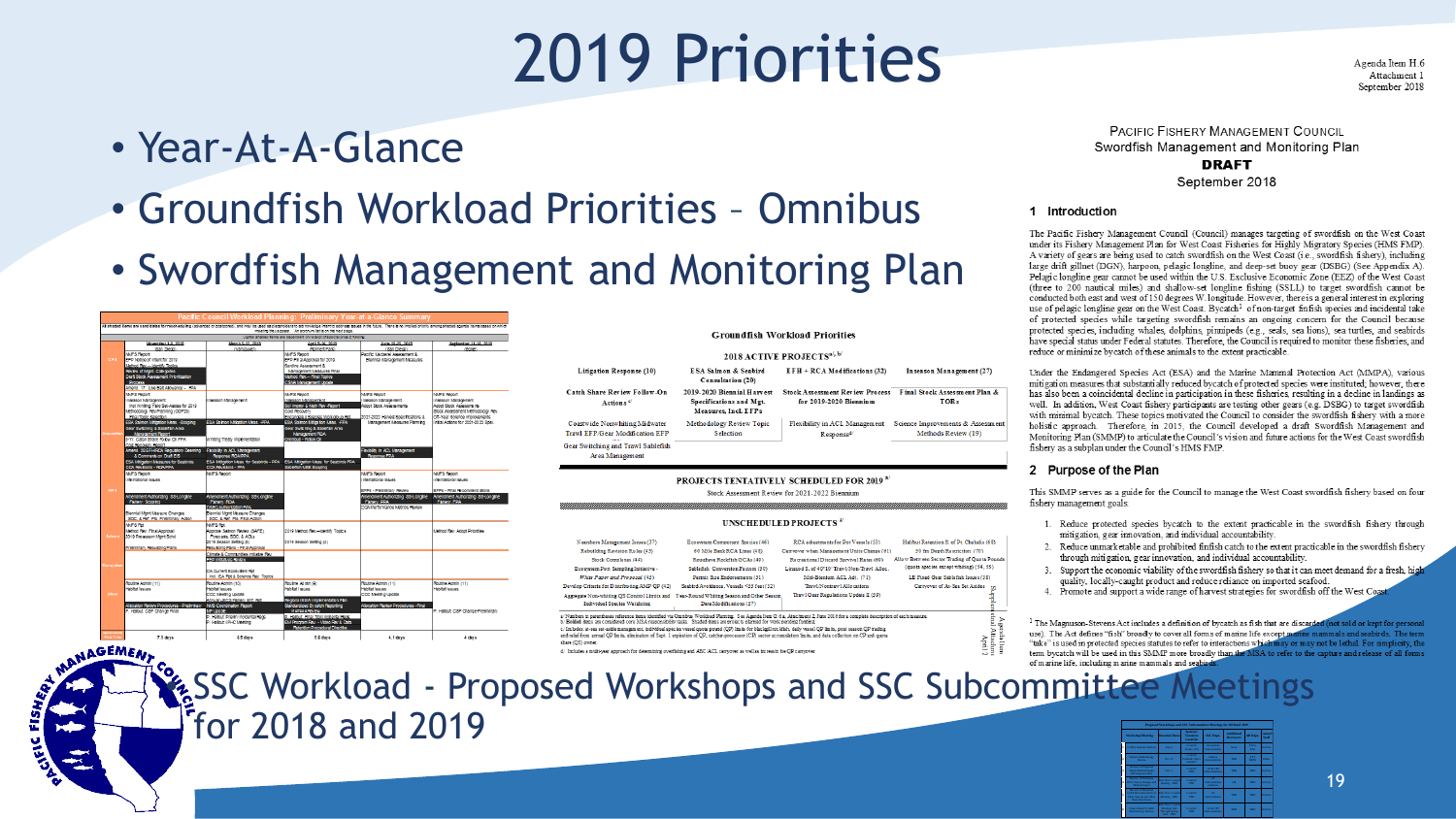## Grant Cycle Updates

- 2020-2024 Application Process
	- Applications due in August 2019
	- Council Approval in June 2019
	- Draft Application for March or April BC Meeting
- 2015-2019 Grant
	- 1-Year no-cost extension for 15-19 grant submission November 2019
	- Proposal part of 20-24 grant planning

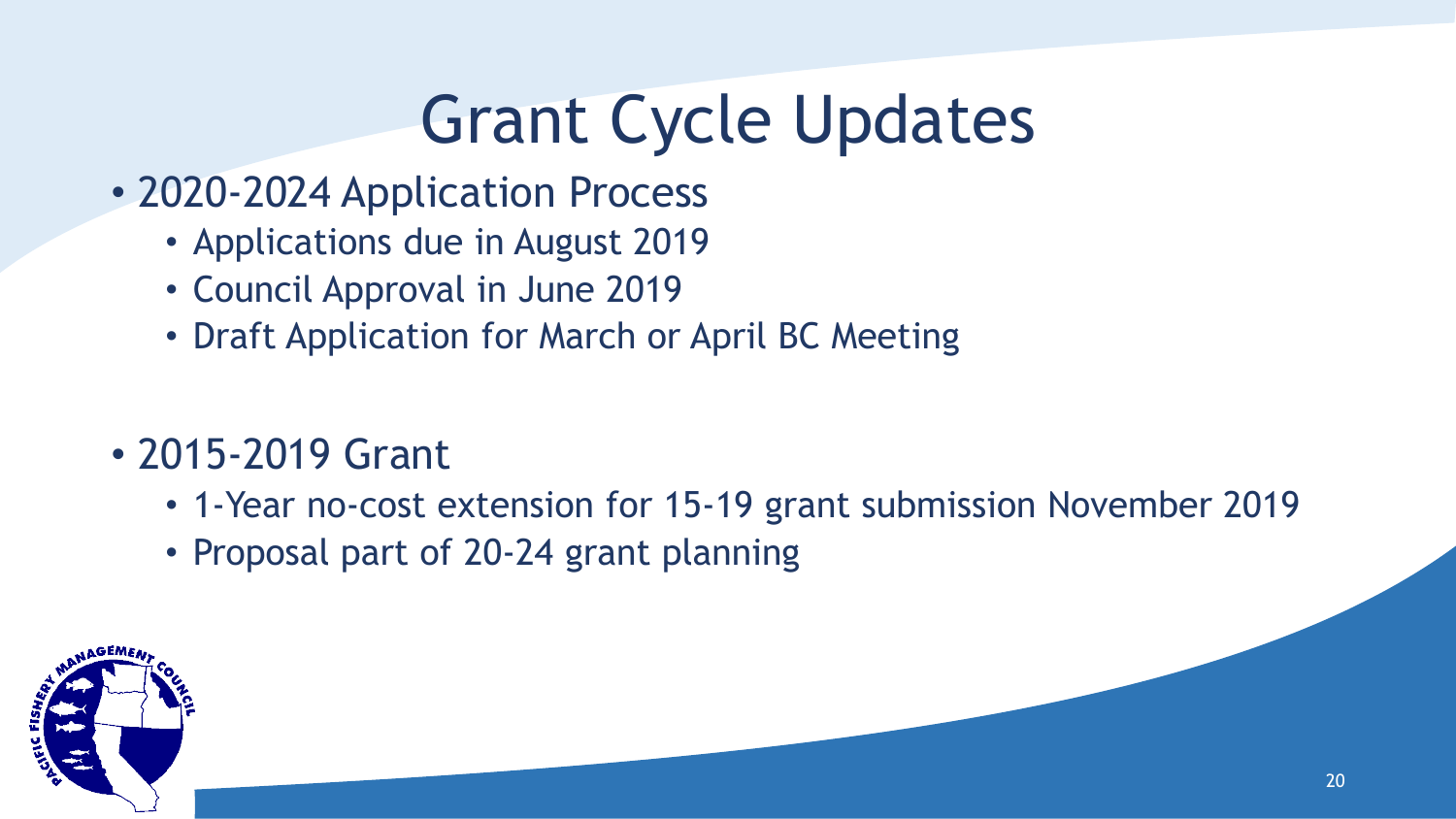## Council Staff Recommendations

- Provide guidance for developing a draft Provisional 2019 Budget for consideration at the November Council meeting
	- Identify priorities for routine and special projects
	- Recommend changes to liaison contract budget strategies
- Start Thinking About Longer-term Priorities for the Next Grant **Cycle** 
	- Guidance at the March or April 2019 meeting